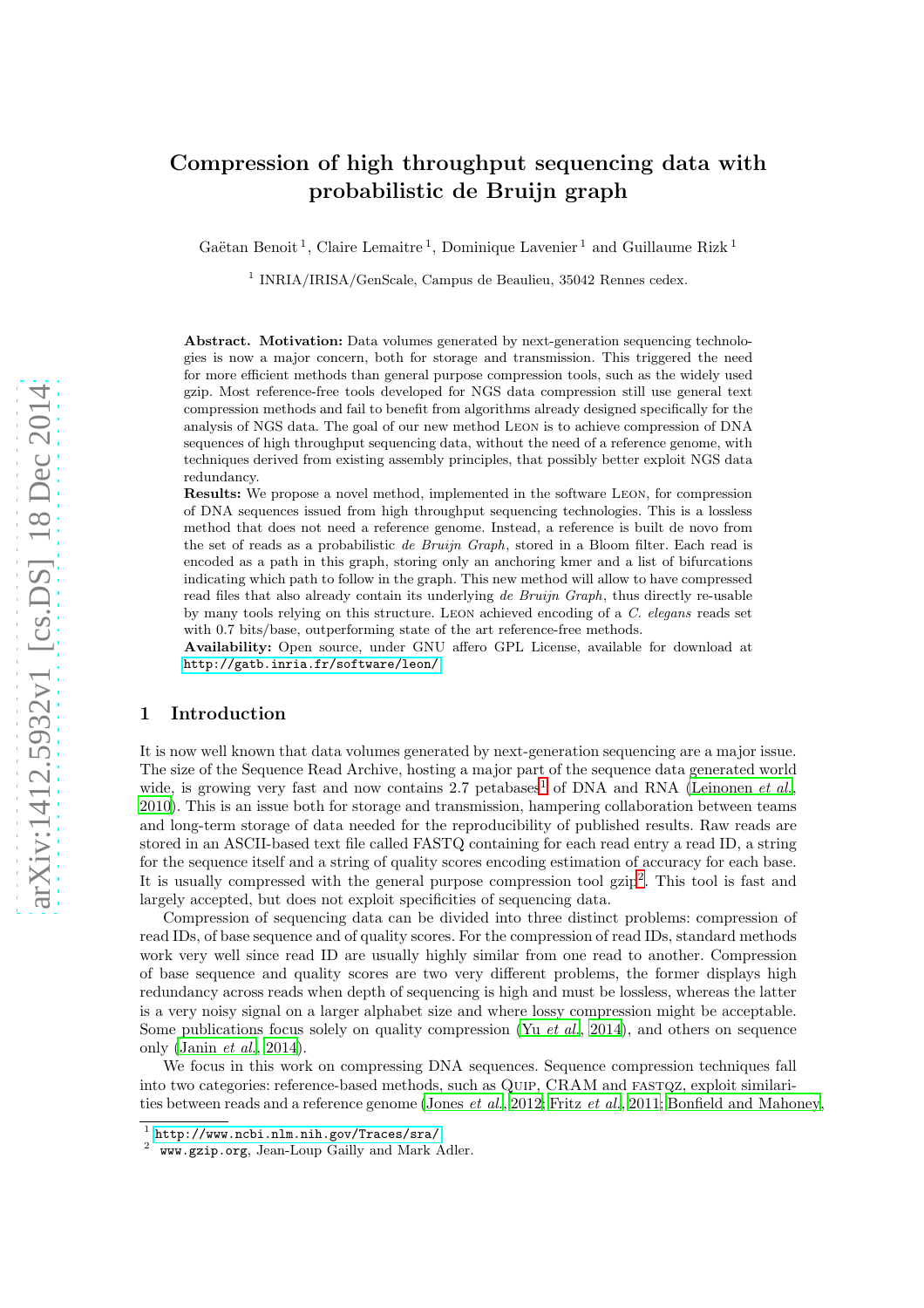[2013\)](#page-20-5), whereas *de novo* compression schemes in fqzcomp, scalce, fastqz, DSRC, exploit similarities between reads themselves [\(Bonfield and Mahoney](#page-20-5), [2013;](#page-20-5) [Hach](#page-20-6) *et al.*, [2012;](#page-20-6) [Deorowicz and Grabowski,](#page-20-7) [2011\)](#page-20-7). Reference based methods map reads to the genome and then only store information needed to rebuild reads : genome position and differences. While efficient, this method requires a timeconsuming mapping phase to the genome, and is not possible when no close reference is known. Moreover, the reference genome is needed also for de-compressing the data and this could lead to data loss if the reference is lost or modified. Most *de novo* methods either (i) re-order reads to maximize similarities between consecutive reads and therefore boost compression of generic compression methods ( scalce), or (ii) use a context-model to predict bases according to their context, followed by an arithmetic encoder (FASTQZ, FQZCOMP).

As far as we know, most existing *de novo* methods are improvements of text compression algorithms, but do not exploit methods and algorithms tailored for the analysis of NGS data. One exception is the method Quip (in its reference-free mode), which uses sequence assembly algorithms to build a reference genome as a set of contigs and then apply a reference-based approach [\(Jones](#page-20-3) *et al.*, [2012\)](#page-20-3). However, this method is highly dependent on the quality of the obtained contigs and appeared out-performed in a recent compression competition [\(Bonfield and Mahoney,](#page-20-5) [2013\)](#page-20-5). In this paper, we introduce Leon, a *de novo* method for lossless sequence compression using methods derived also from assembly principles; but, instead of building a reference as a set of sequences, the reference is represented as a light *de Bruijn Graph*. Reads are then briefly represented with a kmer anchor and a list of bifurcation choices, enough to re-assemble them from the graph.

Leon achieved encoding of base sequences of *E. coli* and *C. elegans* reads sets with respectively 0.49 bits/base and 0.7 bits/base, corresponding to compression ratios of 16x and 11x (see details Table [1\)](#page-12-0).

# 2 Methods

#### 2.1 Overview

Although our compression approach does not rely on a reference genome, it bears some similarities with reference-based approaches. As we do not dispose of any external data, the first step of our approach is to build *de novo* a reference from the reads and then, similarly to reference-based approaches, each read is recorded as a position and a list of differences with respect to this reference. However, one major difference lies in the data structure hosting our reference : instead of a sequence or set of sequences, a *de Bruijn Graph* is built.

This data structure, commonly used for de novo assembly of short reads, has the advantage of representing most of the DNA information contained in the reads while getting rid of the redundancy due to sequencing coverage. The basic pieces of information in a *de Bruijn Graph* are kmers, i.e. words of size k. Once the *de Bruijn Graph* is built, the idea is to represent each read by a path in this graph, an anchoring node along with a list of bifurcations indicating which path to follow in the graph.

Since this data structure must be stored in the compressed file to reconstruct the reads, one important issue is its size. To tackle this issue, our method relies first on a good parameterization of the *de Bruijn Graph* and secondly on its implementation as a *probabilistic* data structure. The parameters are set so that the structure stores most of the important information, that is the most redundant one, while discarding the small differences, such as sequencing errors. Our implementation of the *de Bruijn Graph* is based on bloom filters [\(Kirsch and Mitzenmacher](#page-20-8), [2006\)](#page-20-8). Although not exact, this is very efficient to store such large data structures in main memory and then in the compressed files.

Figure [1](#page-2-0) shows an overview of the method implemented in Leon software. First, kmers are counted and only those abundant enough are inserted into a bloom filter representing the *de Bruijn Graph*. Each read is encoded by first finding its best anchoring kmer, then a walk through the graph starting from this anchor node is performed to construct the list of bifurcations followed when mapping the read to the graph. Finally, the compressed file contains the *de Bruijn Graph*,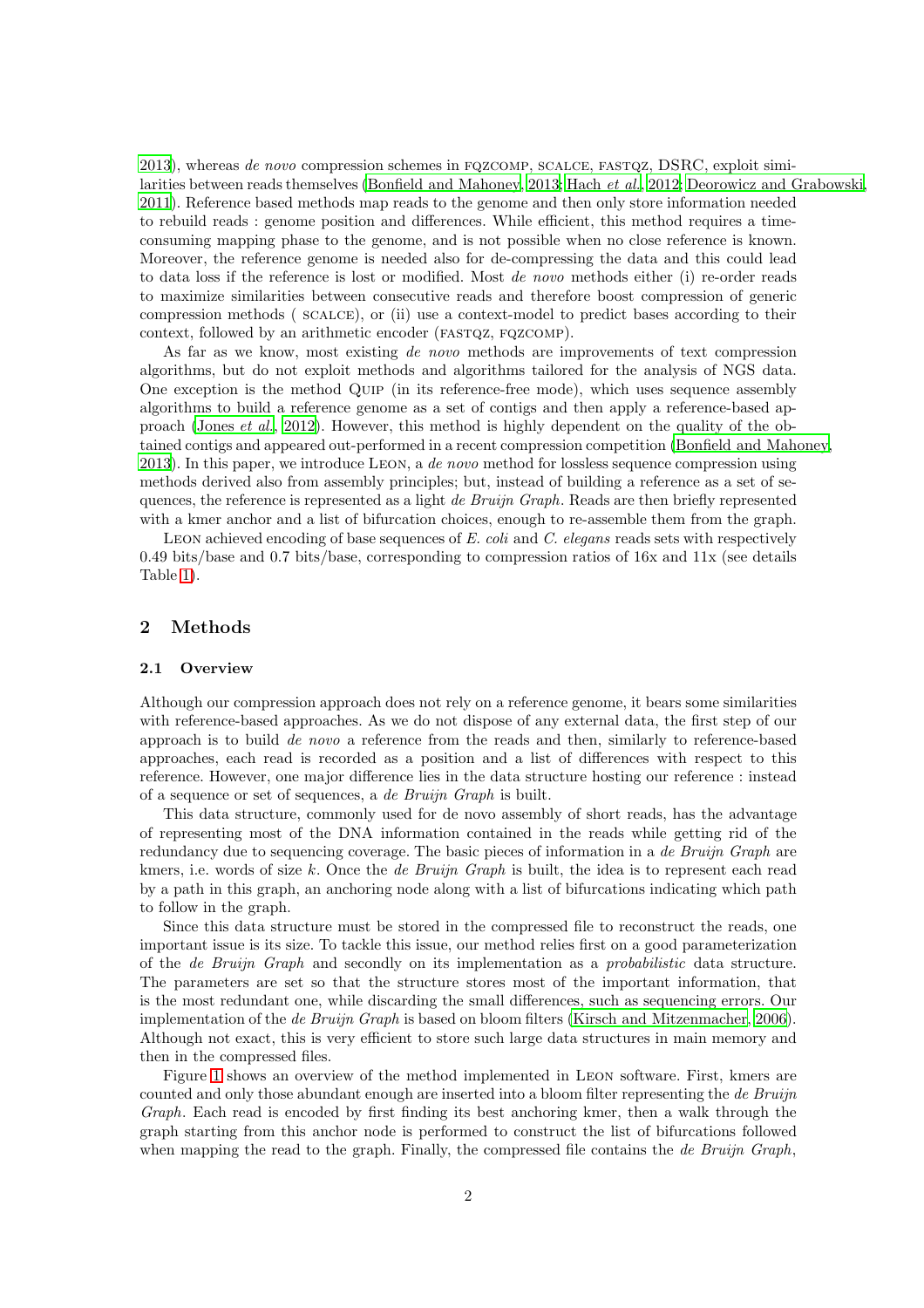

<span id="page-2-0"></span>Fig. 1. LEON method overview. First, a de Bruijn Graph is constructed from the reads: kmer are counted, then abundant enough kmers are inserted into a bloom filter representing a probabilistic de Bruijn Graph. Reads are then mapped to this graph, and the necessary information required to rebuild the read from the graph is stored in the compressed file: an anchoring kmer and a list of bifurcations.

and for each read, its anchoring kmer and a list of bifurcations encoded with an order 0 arithmetic encoder.

# 2.2 Building the reference as a de Bruijn Graph

A *de Bruijn Graph* is a directed graph where each node is a word of length k, called a kmer. An edge is present from node a to node b if the  $k - 1$  suffix of node a is exactly the  $k - 1$  prefix of node b. A *de Bruijn Graph* can be built from a set of reads by cutting each read in overlapping kmers. Each read of size l is then a path of l −k + 1 nodes in the graph. In this case, the *de Bruijn Graph* contains as many nodes as there are distinct kmers in the read dataset.

Sequencing errors generate numerous novel distinct kmers that are present in only one or very few reads. This increases drastically the number of nodes in the graph. To avoid this, only kmers that are covered enough in the dataset are represented in the graph, that is kmers that have more than  $T_{sol}$  (solidity threshold) occurrences in the read dataset are kept, and are hereafter called *solid* kmers.

If the number of nodes is an important feature to control for the size of the data structure, the number of edges per node or the topology of the graph is also important. A given node is said to be branching if it has more than one in-going edges or more than one out-going edges. A simple path is then a path of nodes without any branching node. In order to store efficiently most of the reads, the graph should contain long simple paths such that the majority of reads will follow a simple path and no bifurcation or difference has to be stored. This is achieved by a careful parameterization of the parameter k. k must be large enough such that most of the kmers are unique in the target genome, but small enough such that all kmers of the genome are represented in the graph (ie. with enough occurrences in the reads).

To summarize, the reference is represented as a *de Bruijn Graph* governed by two parameters,  $k$  and  $T_{sol}$ . Optimal parameter values for the compression purpose depend on the dataset features, such as sequencing error rate, genome complexity and mainly the sequencing depth, as shown in Section [3.3.](#page-8-0) If both parameters are tunable by the user, the default mode of Leon does not require any user choice. The default k value is 31 and the optimal  $T_{sol}$  value is inferred automatically from the analysis of the kmer counts profile.

#### 2.3 Probabilistic de Bruijn Graph

A traditional implementation of a *de Bruijn Graph* requires a lot of memory. For example, an implementation storing in a hash table for each node a kmer and a byte containing edges, similar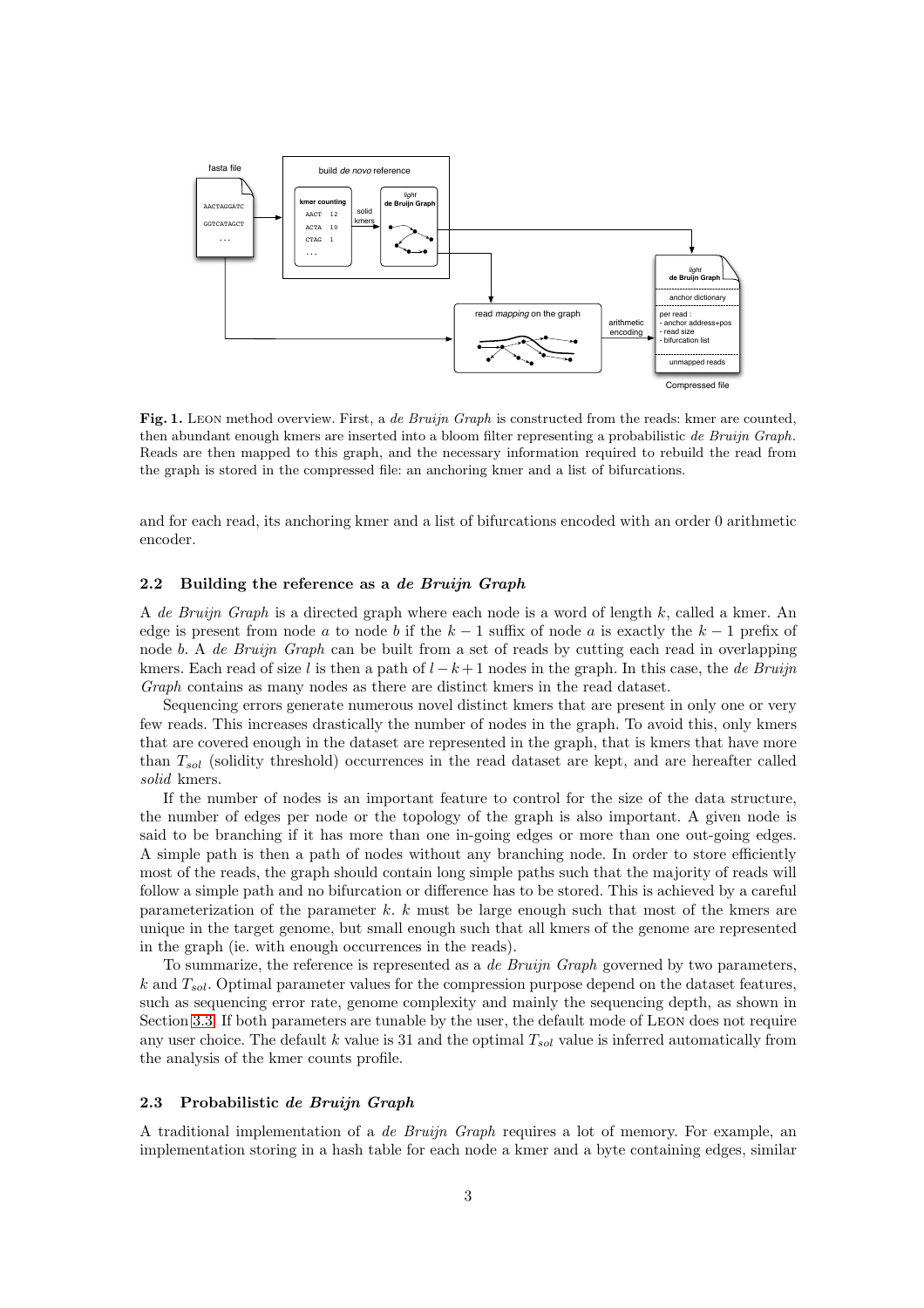to the one by [Iqbal](#page-20-9) *et al.*, [2012,](#page-20-9) requires at least  $8\left[\frac{k}{32}\right]+1$  bytes per node, meaning approximately 27 GB for a human sized genome. This is largely prohibitive for compression purposes, therefore a more lightweight implementation is required.

The notion of probabilistic *de Bruijn Graph* was first introduced by Pell *[et al.](#page-20-10)*, [2012](#page-20-10), and refers to a *de Bruijn Graph* stored as a Bloom filter. It was shown that the graph nodes can be encoded with as little as 4 bits per node, with the drawback of introducing false nodes and false branching. [Chikhi and Rizk, 2013](#page-20-11) then also used a bloom filter to store the *de Bruijn Graph*, but with an additional structure storing critical false positives, rendering the *de Bruijn Graph* representation exact at a total cost of approximately 13 bits per node, then improved to 8 bits per node with cascading bloom filters [\(Salikhov](#page-20-12) *et al.*, [2013\)](#page-20-12).

For Leon compression purposes, the main issue is total graph size, and exact representation of the graph is not a major issue. Therefore, a probabilistic *de Bruijn Graph* was chosen for Leon, since it provides both memory-efficient representation and reasonably fast construction of the graph: the list of solid kmers are simply inserted into a bloom filter.

The Bloom filter [\(Kirsch and Mitzenmacher, 2006](#page-20-8)) is a space efficient hash-based data structure, designed to test whether an element is in a set. It is made up of a bit array initialized with zeros, and a set of hash functions. When inserting or querying for an element, its hash values are computed yielding a set of array positions. The insert operation corresponds to setting to 1 all these positions, whereas membership operation returns *yes* if and only if all of the bits at these positions are 1.

A *no* answer means the element is definitely not in the set. A *yes* answer indicates that the element may or may not be in the set. Hence, the Bloom filter has one-sided errors. The probability of false positives increases with the number of elements inserted in the Bloom filter.

Insertion of the graph nodes in the bloom filter is sufficient to represent the *de Bruijn Graph*, graph edges can be inferred by querying for the existence of all 4 possible successors of a given node.

The presence of false positive nodes in the graph is not a major issue for Leon, it only implies that additional bifurcation events may need to be stored for each read, as explained section [2.4.](#page-3-0) Therefore, there is a trade-off between the size of the bloom filter and its impact on the storage size of each read: a small bloom filter will take less space in the compressed file but will induce more storage space for each read. Since the bloom filter size is amortized across all reads, the optimal bloom filter size depends on the depth of sequencing (see Supplementary Material Section 5).

#### <span id="page-3-0"></span>2.4 Encoding the reads

The reference stored in the *de Bruijn Graph* does not contain all the necessary information to retrieve a given read. The idea is to store in the compressed file the minimum information required to reconstruct a read from the graph when decompressing. The data needed is : an *anchor* kmer to know where to start from in the graph, a list of *bifurcation* events to tell which path to follow in the graph, and the read size to known when to stop read re-construction.

Dictionary of anchors An *anchor* kmer is required to reconstruct a read from the graph, to know where to start graph exploration. It is the equivalent of read position in a reference genome for compression methods relying on a reference genome.

This is an important issue, a naive solution storing the raw kmer for each read would require to store for example k nucleotides out of the total l nucleotides of a read, representing  $k/l = 30/100$ in a typical situation, severely limiting overall compression ratio.

Leon tackles this problem by reusing several times the same anchor kmer for different reads. Common anchor kmers are stored in a dictionary of kmers saved in the compressed file. Thus, an index in this dictionary is sufficient to encode a kmer anchor, requiring much less space than a kmer.

The selection procedure for the anchor kmer is as follows: each kmer of a read is considered as a putative anchor and queried in the dictionary of anchors. When one is found, the procedure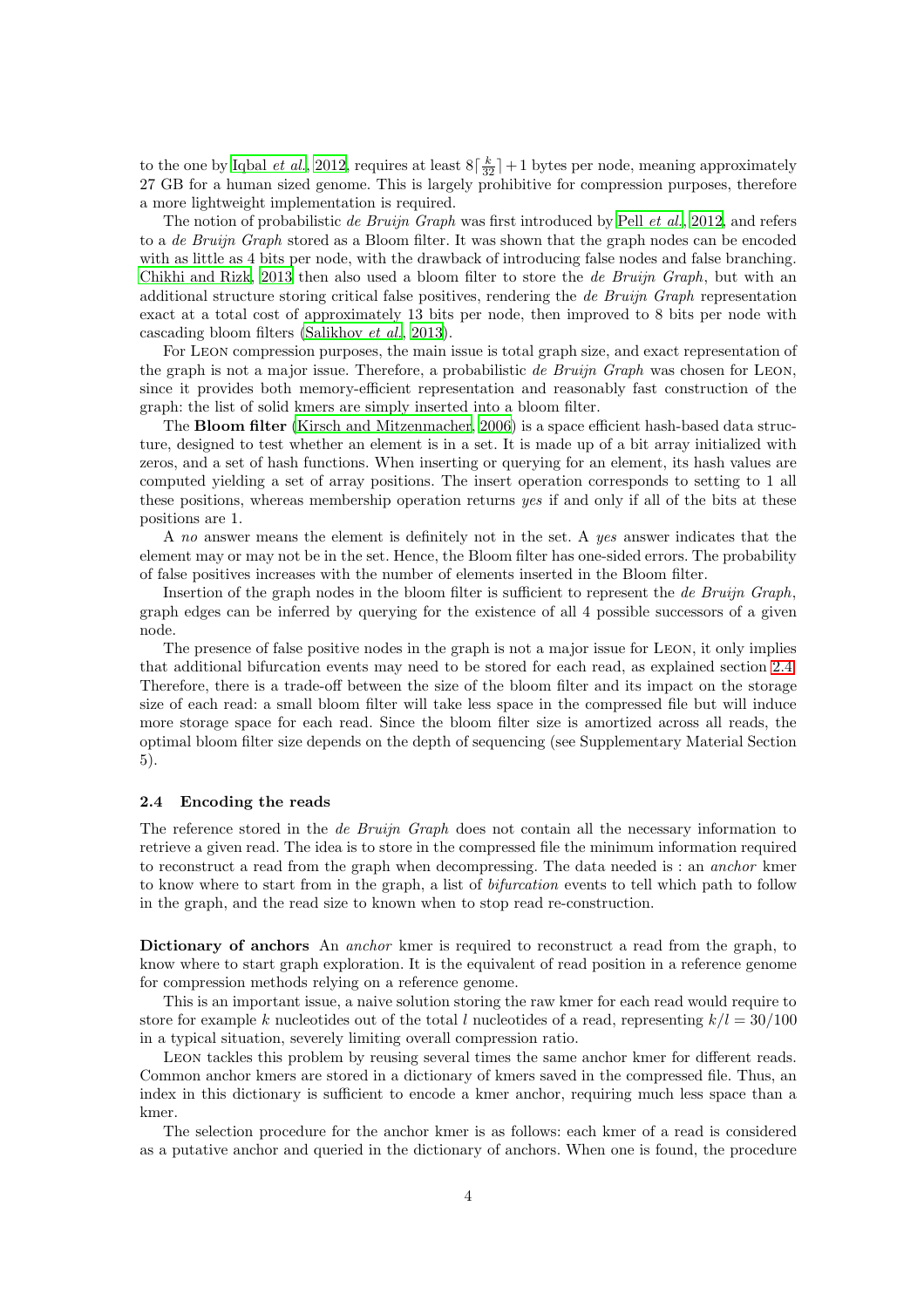stops and the anchor kmer is encoded as its index in the dictionary. If none is found, one *suitable* anchor kmer is selected in the read then inserted in the dictionary. A *suitable* kmer is a solid kmer, i.e. a kmer that is also guaranteed by design to be a graph node.

When several *suitable* kmers are possible, the most abundant one is selected, it has the highest probability of being re-used by other reads. When no *suitable* kmers are found, the read cannot be mapped to the graph, it is encoded as a read without anchor, as explained section [14.](#page-4-0)

Bifurcation list The bifurcation list tells how the read is mapped to the graph, i.e. which path it follows whenever a bifurcation occurs. Since the anchoring kmer can be in the middle of the read, two bifurcation lists are needed, along with the two paths sizes. In practice, read length and anchor position is encoded, from which the two paths sizes are inferred. In the following, only the path at the right of the anchor is described, the other being symmetrical.

Starting from the anchor, the four possible kmer successors are queried in the *de Bruijn Graph*, and compared to the following kmer in the read. If only one successor exists and is the same as the kmer in the read, this is a simple path, nothing needs to be encoded. On the contrary, whenever an ambiguity occurs, such as several neighbors in the graph, the real nucleotide is added to the bifurcation list. It should be noted that in general, bifurcation position in the read is not required, since it is contained in the graph. However, in the special case of a graph simple path, but different from the read, both nucleotide and read position needs to be added. This is the case for instance of a sequencing error in the read. In this case, when decompressing, the error position cannot be inferred from the graph. Detailed construction mechanism is explained in Algorithm [1,](#page-4-1) and an encoding example is shown in Figure [2.](#page-5-0)

| <b>Algorithm 1:</b> Bifurcation list construction.                                                                                    |
|---------------------------------------------------------------------------------------------------------------------------------------|
| <b>Input:</b> read R, anchor position $P_{anchor}$ , de Bruijn Graph G                                                                |
| <b>Output:</b> bifurcation list $L_b$                                                                                                 |
| $1\ L_b \longleftarrow \emptyset$                                                                                                     |
| 2 Kmer $K \leftarrow R[P_{anchor} \dots P_{anchor} + k-1]$                                                                            |
| 3 for $i \leftarrow P_{anchor}$ to $ R  - k - 1$ do                                                                                   |
| $Nt = R[i+k]$<br>$\overline{\mathbf{4}}$                                                                                              |
| $K_{next} = \text{Suffix}(K, k-1) + Nt$<br>5                                                                                          |
| $L_{succ} =$ Successors in graph $(K, G)$<br>6                                                                                        |
| if size of $L_{succ} = 1$ then<br>$\overline{7}$                                                                                      |
| if $K_{next} \in L_{succ}$ then<br>8                                                                                                  |
| // nothing to do                                                                                                                      |
| else<br>9                                                                                                                             |
|                                                                                                                                       |
| $\begin{array}{ l } \hline \hspace{0.25cm} // \text{ probable sequencing error} \\ \hline L_b \leftarrow (Nt, i+k) \end{array}$<br>10 |
| $K = L_{succ}[0]$<br>11                                                                                                               |
|                                                                                                                                       |
| else<br>12                                                                                                                            |
| 13<br>$L_b \leftarrow Nt$<br>$K = K_{next}$                                                                                           |
| 14                                                                                                                                    |
|                                                                                                                                       |

<span id="page-4-1"></span><span id="page-4-0"></span>Reads without anchor Reads that cannot be mapped to the graph are simply encoded in the file with their raw sequence of nucleotides. This happens only if all kmers of a read are not solid, i.e. if there is at least one sequencing error every k nucleotides or if the reads is from a low covered region. Therefore, this is a rare event and does not impact significantly total compression ratio in typical situations (verified experimentally, see Figure [5\)](#page-10-0).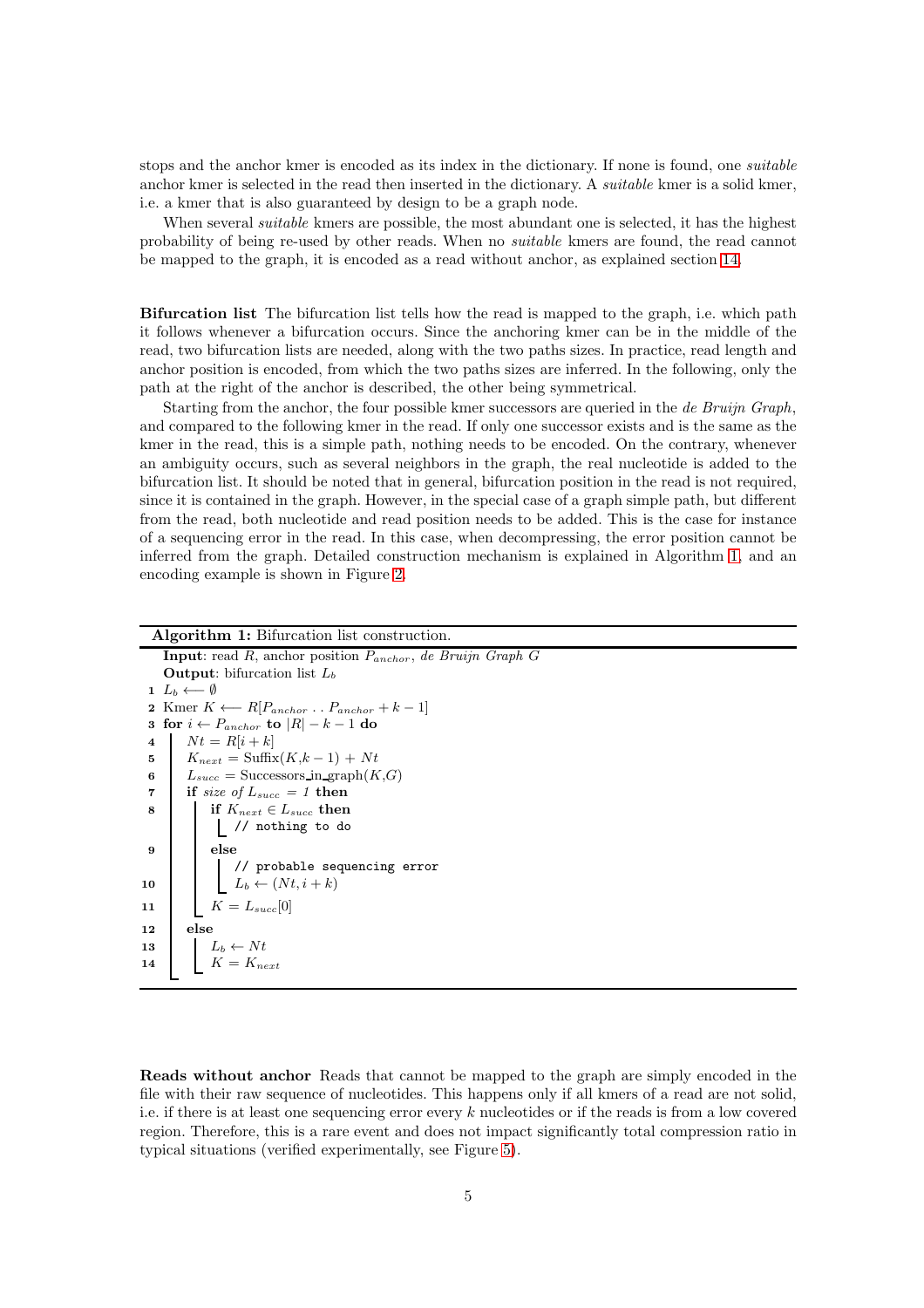

| read              |        | encoding  |            | anchor dictionary  |
|-------------------|--------|-----------|------------|--------------------|
|                   | anchor | left path | right path | 0: AAAA<br>1: CGCT |
| <b>CGCTAGATGA</b> |        |           | 6, A       | 2: CGAA<br>3: TAGG |
| <b>GCTAGGTCTA</b> |        |           | 4, (T, 3)  | $\bullet$          |

<span id="page-5-0"></span>Fig. 2. Schematic description of Leon path encoding. In the upper part, the mapping of two reads to the de Bruijn Graph is represented. Kmer anchors are shown in blue and bifurcations to (read at the left side) or difference from the graph (read at the right side) are highlighted in red. In the bottom part, the corresponding path encodings for these two reads are shown : the index of the kmer anchor, and for each side the path length and bifurcation list.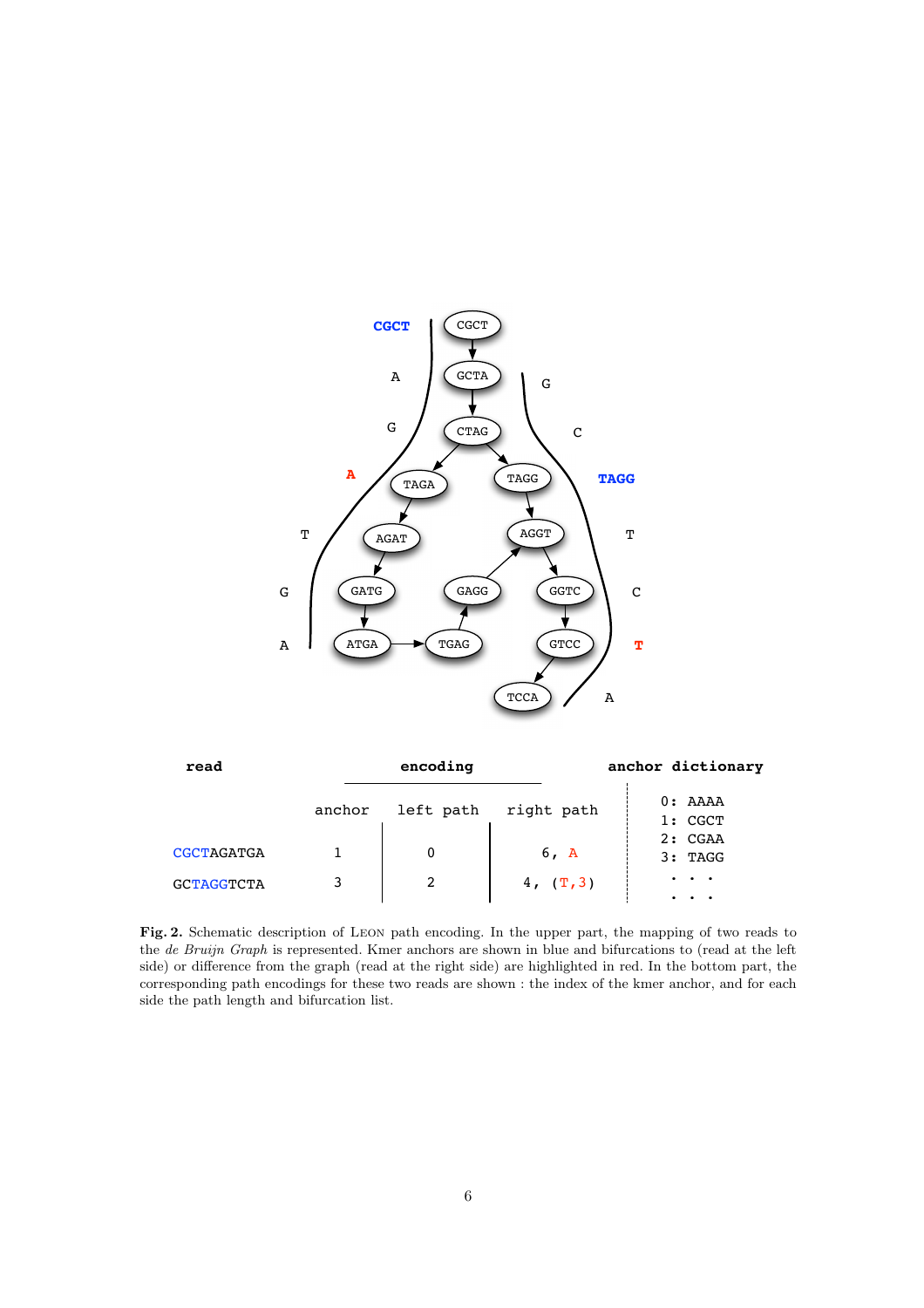Arithmetic coding All elements inserted in the compressed file (except for the bloom filter) are encoded with order 0 arithmetic coding [\(Witten](#page-20-13) *et al.*, [1987\)](#page-20-13). Leon uses an individual model for each component (read size, anchor position, bifurcation list, raw nucleotides for unmapped reads) registering symbol frequencies and assigning less bits to frequent symbols.

#### 2.5 Decompression

The main difference between the decompression and the compression processes is the reference building step that is not required during decompression since the reference *de Bruijn Graph* is stored in the compressed file. The decompression process starts thus by loading in memory the *de Bruijn Graph* and the anchor dictionary. Then for each read, the anchor kmer is obtained by a simple access to the dictionary of anchors. The anchor position and the read size are then decoded to know how many nodes of the *de Bruijn Graph* need to be explored in each direction (left and right paths). The process to recover the read sequence in each direction starting from its anchor is similar to the one described in algorithm [1.](#page-4-1) We first check in the bifurcation list if we are at a position where the nucleotide is different from any path in the *de Bruijn Graph* (typically the case of a sequencing error). In this case, we add to the read the next nucleotide of the bifurcation list. In other cases, the successive nucleotides are obtained from the walk in the *de Bruijn Graph* and whenever a bifurcation is encountered, the path to choose is given by decoding the next nucleotide of the bifurcation list.

## 2.6 Implementation

GATB library The GATB library<sup>[3](#page-6-0)</sup> was used to implement LEON [\(Drezen](#page-20-14) *et al.*, [2014\)](#page-20-14). This library provides in particular an API for building and navigating a *de Bruijn Graph* and its implementation, with the Bloom filter and the constant-memory kmer counting algorithm introduced by Rizk *[et al.](#page-20-15)*, [2013.](#page-20-15) Kmer counting is the first step of Leon compression and is computationally expensive. Developing efficient and frugal kmer counting algorithms is still an open problem, with for example recent work by [Deorowicz](#page-20-16) *et al.*, [2014](#page-20-16) showing significant improvements. The GATB library now also implements methods introduced by [Deorowicz](#page-20-16) *et al.*, [2014](#page-20-16), i.e. minimizer-based kmer partitioning and  $(k, x)$ -mers counting.

The GATB library also provides APIs for easy sequence and kmer manipulation, as well as abstraction for system level functionalities, such as memory, disk management and multi-threading.

Header compression To compress the sequence headers, a classic compression approach was used. A typical header string can be viewed as several fields of information separated by special characters (any character which is not a digit or alphabetic). Most of these fields are identical for all reads (for instance, the dataset name or the size of the reads). The idea is to store fixed fields only once and efficiently encode variable fields. A short representation of a header can be obtained using its previous header as reference. Each field of the header and its reference are compared one by one. Nothing need to be kept when fields match. When differences occur, either the numerical difference or the size of the longest common prefix are used to shorten the representation. The resulting short representation is encoded using an order 0 arithmetic coding.

Complexity If we omit the kmer counting step, Leon performs compression and decompression in one single pass over the reads. For a given read, selecting the anchor and building the bifurcation list requires a number of operations that is proportional to the number of kmers in the read. Both compression and decompression processes have an execution time proportional to the read count times the average number of kmers per read, that is a time complexity linear with the size of the dataset.

<span id="page-6-0"></span> $^3$  <http://gatb.inria.fr/>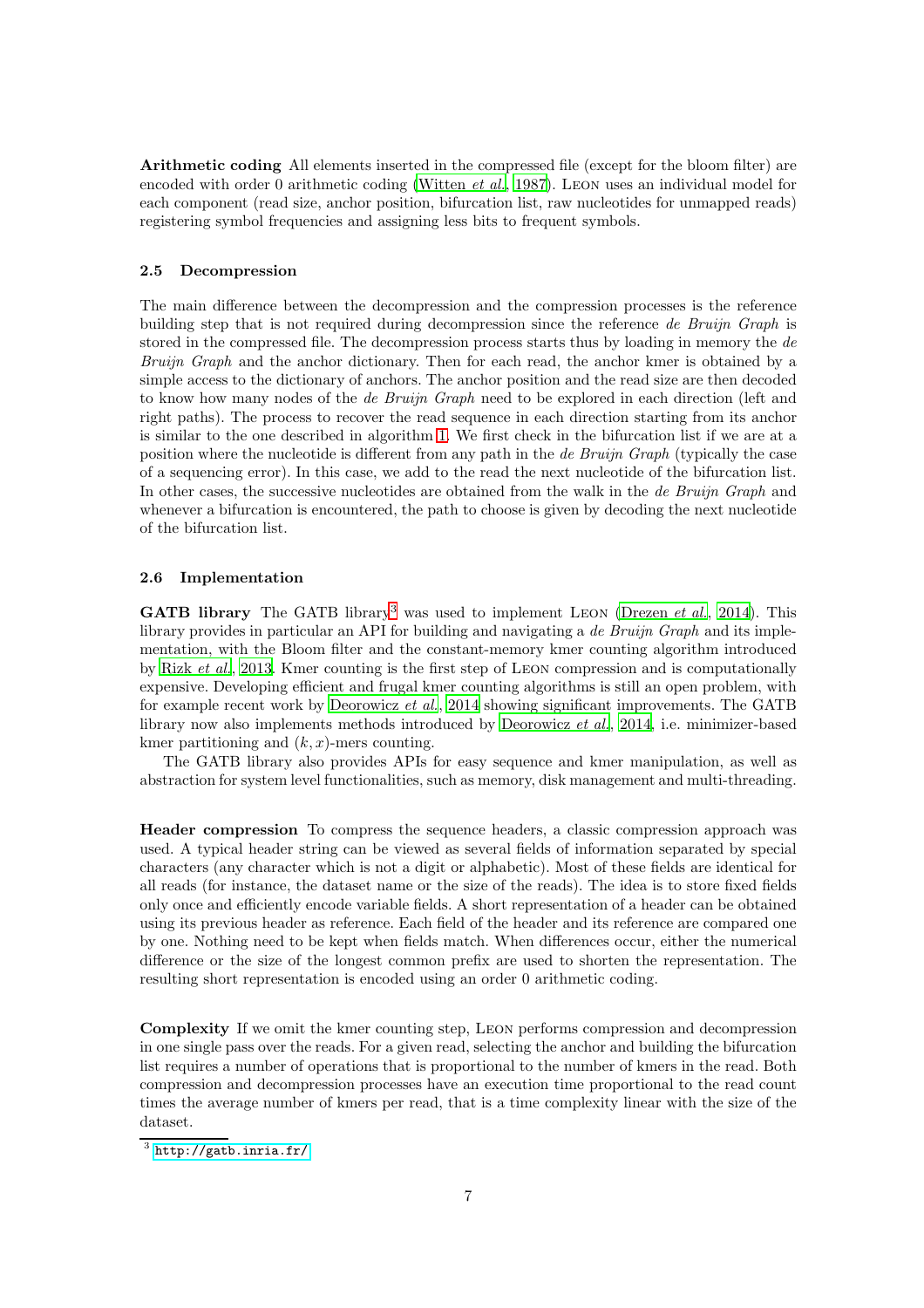It is important to note that decompression is faster than compression. The time consuming kmer counting step is not performed during decompression since the *de Bruijn Graph* stored in the compressed file.

Two main structures are maintained in main memory during compression and decompression. The bloom filter can use up to  $G * b$  bits for storing solid kmers where G is the size of the target genome and  $b$  is the number of bits per solid kmers (typically  $b$  is set to 12). During anchor selection, the minimum requirement is to choose a solid kmer as anchor. It means that like the bloom filter, the maximum number of anchors that can be inserted in the dictionary is  $G$ , the size of the genome. The important thing to notice is that the amount of memory needed by Leon is not related to the size of the input file but proportional to the size of the target genome.

Parallelization To allow our method to fully benefit from multi-threading, reads of the input file are splitted in blocks of  $n$  reads. Each block is then processed independently of the others by a given thread. Parallelization speed-up is shown in Supplementary Material, Figure S3.

# 3 Results

# 3.1 Datasets and tools

NGS datasets Leon performance was evaluated on several publicly available read datasets. Main tests and comparisons were performed on whole genome sequencing (WGS) Illumina datasets with high coverage (more than 70x), from three organisms showing a large range of genome size and complexity: a bacteria *E. coli* (G=5 Mbp), a nematode *C. elegans* (G=100 Mbp) and a human individual  $(G=3 Gbp)$ . The largest file tested is the WGS human one with  $102x$  coverage resulting in an uncompressed fastq file size of 733 GB. To evaluate the impact of sequencing depth, these datasets were then randomly down-sampled. Additionally, other types of sequencing protocols and technologies were tested, such as RNA-seq, metagenomics, exome sequencing or Ion Torrent technology. Detailed features and accession numbers of each dataset are given in Supplementary Table 1.

Other tools and evaluation criteria Several compression software were run on these datasets to compare with Leon, from best state-of-the-art tools to the general purpose compressor gzip (Supplementary Material, Table 2).

Leon and concurrent tools were compared on the following main criteria: (i) compression ratio, expressed as the original file size divided by the compressed file size, (ii) compression time, (iii) de-compression time and (iv) main memory used during compression. Since Leon compresses only the DNA sequence and header streams, compression ratio of other tools taking only fastq format as input was computed for the sequence and header components only (see Supplementary Material for additional details and used command lines).

All tools were run on an 2.50 GHz Intel E5-2640 CPU with 12 cores and 192 GB of memory. All tools were set to use 8 threads.

#### 3.2 Impact of the parameters and de Bruijn Graph false positives

The compression ratio of Leon depends crucially on the quality of the reference that is built *de novo* from the reads, the probabilistic *de Bruijn Graph*.

In order to evaluate the impact of using an approximate *de Bruijn Graph* compared to an exact representation, the compression ratio of Leon was computed for several sizes of bloom filter expressed as a number of bits per node. The larger the bloom filter, the less false positives there are but the more space is needed to store it. Figure [3](#page-8-1) shows that the optimal trade-off between the size of the structure and the cost of additional information to store per read due to false bifurcations lies around 10 bits per solid kmer, for the 70x *C. elegans* dataset. Beyond 10 bits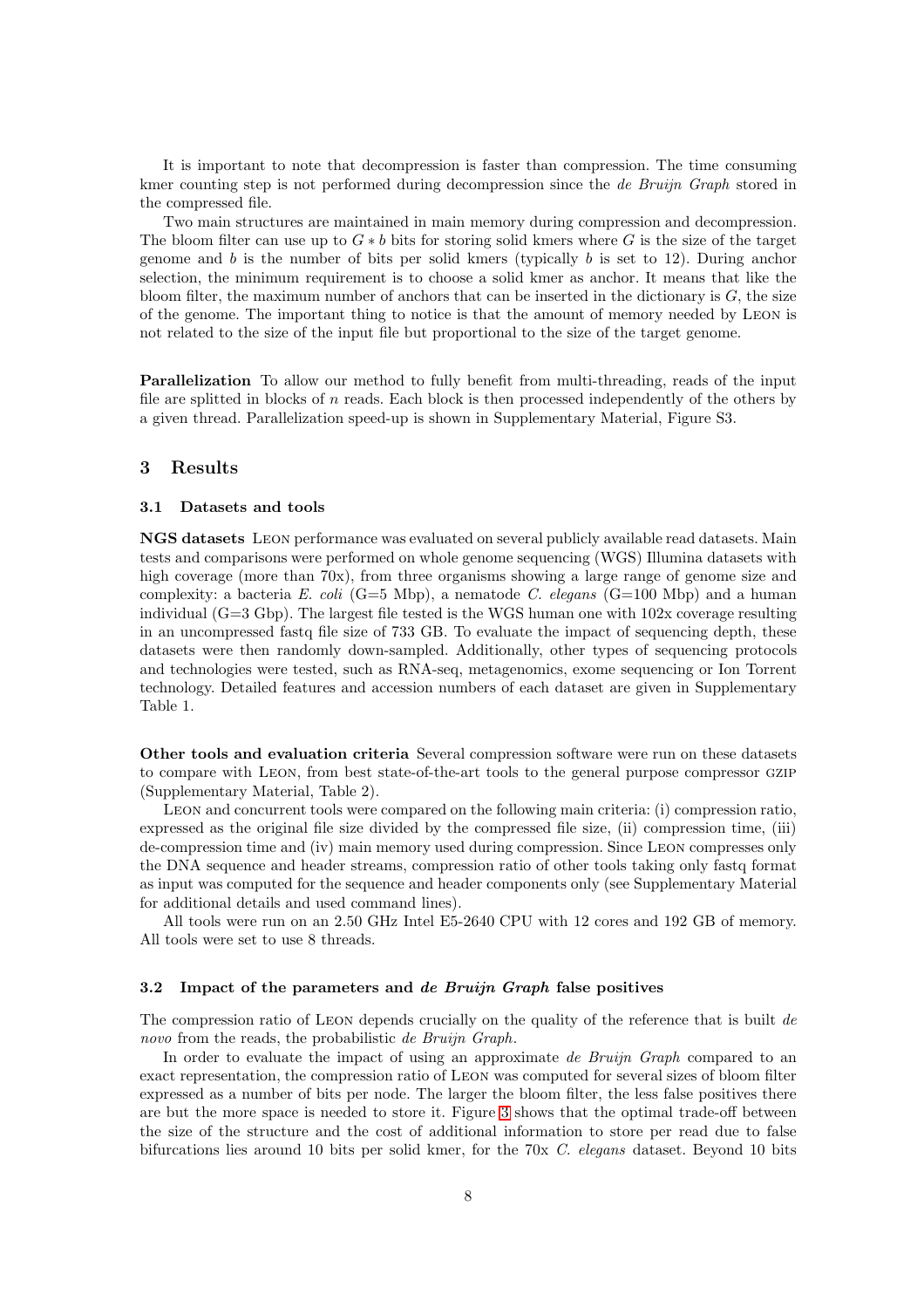per node, the bifurcation size almost stops decreasing whereas the bloom filter size still increases linearly. Importantly, these results demonstrate that correctness of *de Bruijn Graph* is not essential for compression purposes.



<span id="page-8-1"></span>Fig. 3. Measured compressed sizes of the bifurcation list and the Bloom filter components with respect to the number of bits per solid kmer parameterized in the Bloom filter. This was obtained for the C. elegans 70x WGS dataset.

The kmer size and the minimal abundance threshold (parameters  $k$  and  $T_{sol}$  respectively) impact also the compression ratio, as they control the number of nodes and the topology of the exact *de Bruijn Graph*. Similarly, one can find optimal values that offer the best compromise between graph size in terms of node count and bifurcation weight. Leon compression ratio proved in fact to be robust to variations of these parameters around the optimal values. Importantly, the optimal value for the  $T_{sol}$  parameter can be inferred automatically from the data, with good accuracy for WGS datasets. Concerning the k parameter, it was fixed to 31 by default as a tradeoff between graph size, bifurcation weight and running time (see the results on varying these parameters in Supplementary Material, Figures S1 and S2).

## <span id="page-8-0"></span>3.3 Compression ratio with respect to dataset features

Figure [4](#page-9-0) shows that the compression ratio increases with the sequencing depth. Obviously, the more redundant information is contained in the file, the more Leon can compress it. This is due to the fact that the space occupied by the Bloom filter does not depend on the sequencing depth and is rapidly negligible compared to the initial space occupied by the reads when coverage increases (see also Figure [5\)](#page-10-0). Notably, compression factor depends also on the sequenced genome size and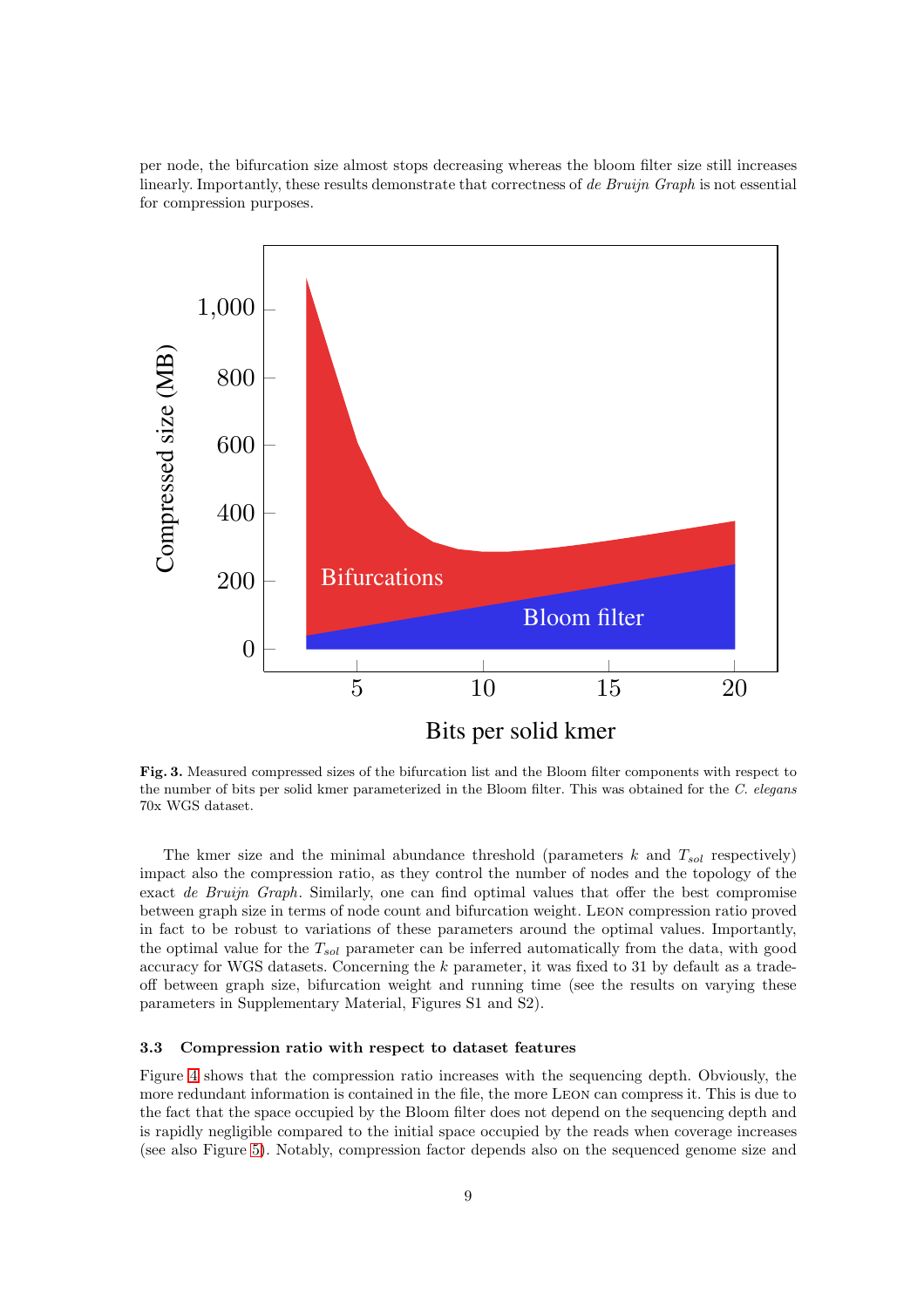complexity, with better compression for the small and simple bacterial genome. In this case the *de Bruijn Graph* contains more simple paths and bifurcation lists are smaller.



<span id="page-9-0"></span>Fig. 4. Compression ratio obtained by Leon on the sequence stream with respect to the sequencing coverage of the datasets. The three WGS datasets were down-sampled to obtain lower coverage.

Figure [5](#page-10-0) shows the relative contributions of each component in the compressed file size for diverse datasets. For WGS datasets, this confirms that the relative contribution of the Bloom filter is low for high coverage datasets, but prohibitive for extremely low coverage datasets  $(10x)$ .

For other types of datasets, the relative contributions vary greatly. For instance, the exome dataset is very well compressed since the coverage is very high (more than 1000x) on a very small reference (exons representing around 1% of the human genome). However, as the capture is noisy and some reads fall outside exons, an important part of the compressed file is taken by unmapped reads.

For the RNA-seq and ion-torrent datasets, the bifurcation component represents more than half of the compressed file size. In the ion-torrent case, this is explained by the sequencing errors that are mostly insertions and deletions, which are not well handled by the current bifurcation algorithm, contrary to substitution errors. In the RNA-seq case, due to the heterogeneous transcript abundances, some parts of the *de Bruijn Graph* contain a high density of branchings (especially in highly transcribed genes).

#### 3.4 Comparison with other tools

For high coverage WGS datasets, Leon obtained the best compression ratio for sequence and header streams combined and in particular for the sequence component in comparison to other compression software (see Table [1\)](#page-12-0). In particular, with respect to the most used tool, gzip, Leon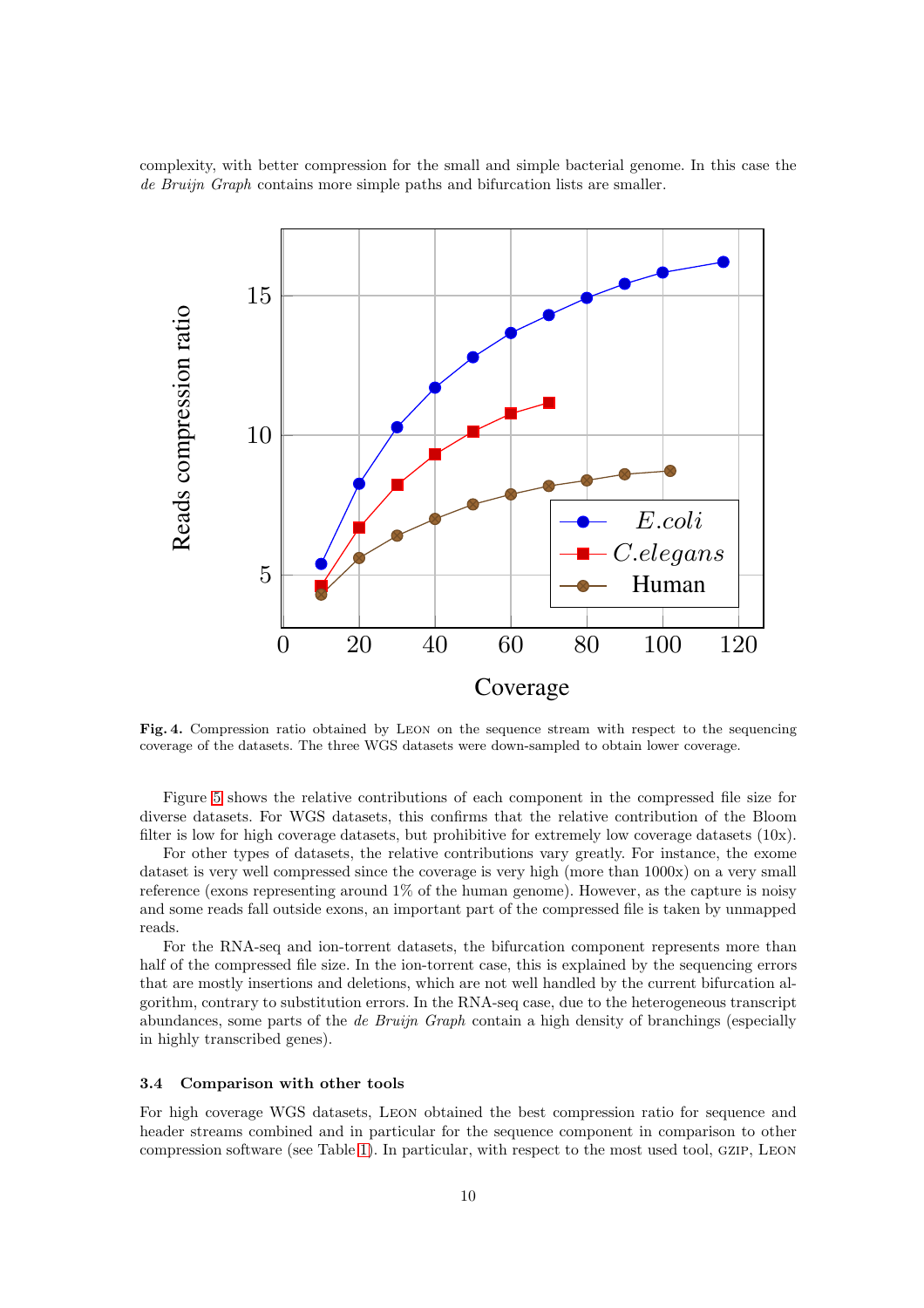

<span id="page-10-0"></span>Fig. 5. Sequence compression ratio (top) and relative contribution of each component in the compressed file (bottom) for diverse datasets. WGS high means high coverage (116, 70 and 102 x respectively), WGS low means down-sampling to 10x.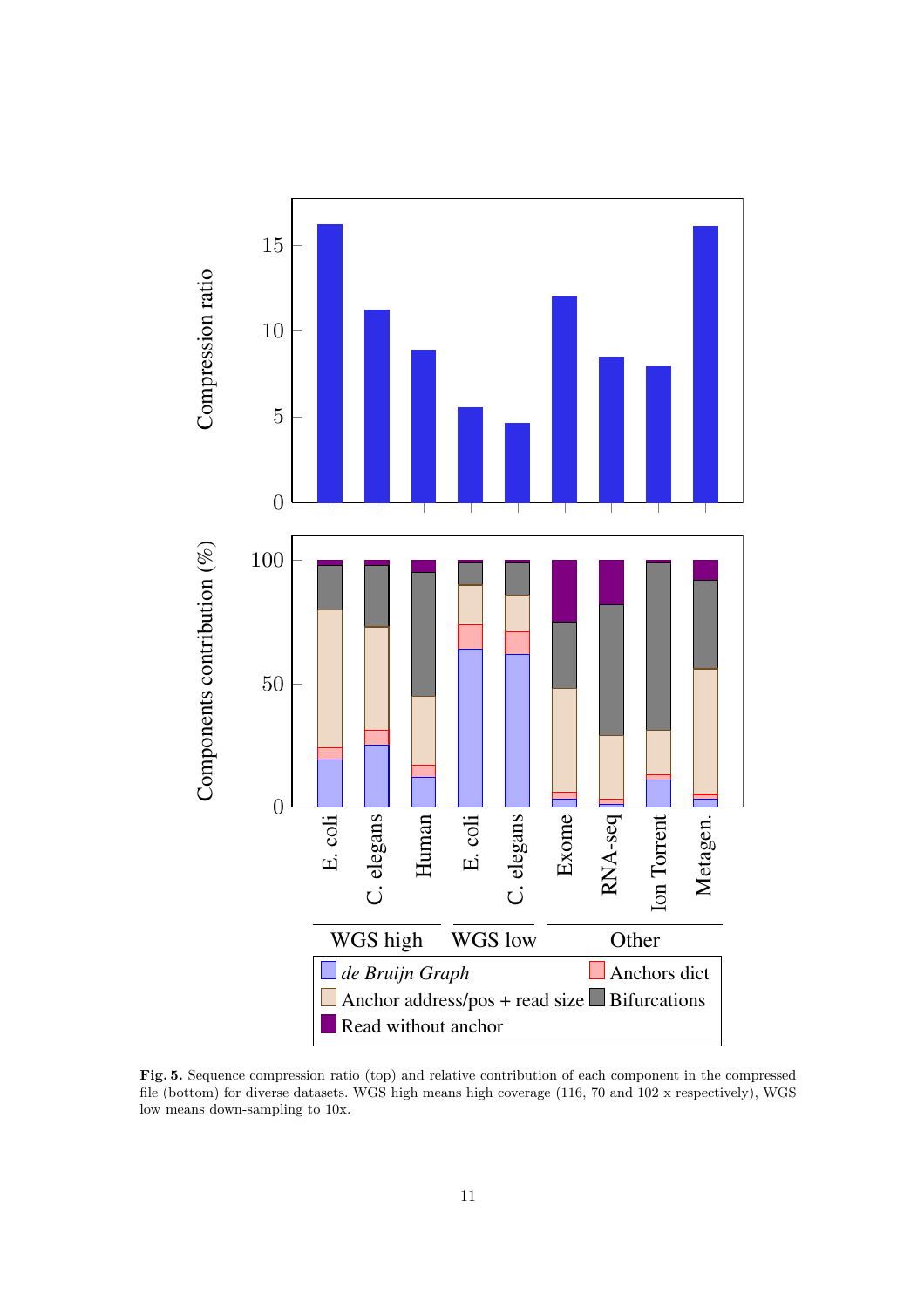compressed file can be 5 times smaller than the gzip one for high coverage datasets. In the large human dataset case, we can save up to 404 GB (the file size drops from 441 GB to 37 GB). In this dataset, SCALCE compression ratio is almost as high as Leon, but does not conserve read order. Additional comparisons on other types of datasets are shown in Supplementary Figure S5).

Interestingly, although Quip is similar in approach to Leon, results in terms of sequence compression ratio are much lower than Leon. This can be probably explained by a large amount of reads that could not be mapped to the assembled contigs, either because it is incomplete or too fragmented.

As expected, compression with the reference genome allows for better compression ratio in most cases, but surprisingly this is not true for the *E. coli* dataset, where Leon has a better compression ratio than FASTOZ in reference-mode.

Concerning execution time, gzip remains by far the fastest software for decompressing data and require the least memory. Running time comparisons with other state-of-the-art tools are not relevant, since we can not estimate the time spent only on the sequence and header streams. We can still notice that speed values are in the same order of magnitude. For instance, decompressing the 39 MB *E. coli* leon file into the 875 MB fasta file took around 20s with 8 CPU cores.

Regarding memory, contrary to other tools which use a fixed memory, memory used by Leon depends on the genome size, with less than 2 GB for a medium genome such as *C. elegans*. Importantly, it remains reasonable for a human genome with 9.5GB, making Leon usable on desktop computers.

# 4 Discussion

In this article, we introduced a new method for reference-free NGS data compression. While the Quip approach is to build a *de novo* reference with traditional assembly methods, we use as a *de novo* reference a *de Bruijn Graph*. This allows to skip the computationally intensive and tricky assembly step, and also allows to map more reads on the graph that would be possible on a set of *de novo* built contigs. Our approach also yields better compression ratio than context models methods such as Fastqz or Fqzcomp, which, in a way, also learn the underlying genome from the context. This can be explained by the larger word size used by Leon. Thanks to the probabilistic *de Bruijn Graph*, our method is able to work with large kmers, whereas context models are limited to approximately order-14 models because of memory constraints.

The development of an API in the GATB library to read the Leon format on-the-fly without full decompression on disk is under work and will facilitate usage by other tools based on GATB, that could use it as a native input format. Moreover, the Leon compressed file contains more information than just the raw list of reads: the included *de Bruijn Graph* can be directly re-used by other software. For example, the TakeABreak software [\(Lemaitre](#page-20-17) *et al.*, [2014\)](#page-20-17) detecting inversions from the *de Bruijn Graph* will be able to take as input a Leon file and save significant time from the graph construction step. In this way, Leon can be seen as more than just a compression tool, it also pre-processes data for further NGS analysis.

Further developments to enhance Leon performance and functionalities are also considered. First, if reordering reads is acceptable for the user, grouping reads with the same anchor would allow to store the anchor once for many reads and save significant space. Secondly, the detection of insertion and deletion errors could boost substantially the compression ratio of datasets issued from novel sequencing technologies (Ion Torrent or Pacific Bioscience). Finally, quality compression, both lossless or lossy, is planned to allow fastq support.

Lastly, our approach bears some similarities with error correction methods. When reads are mapped to the graph, some sequencing errors are clearly identified and saved in the file for the decompression. It could be combined with more powerful error detection algorithms to provide state-of-the art error correction, for example with the  $B_{LOOCOO}^4$  $B_{LOOCOO}^4$  tool already implemented with the GATB library [\(Drezen](#page-20-14) *et al.*, [2014](#page-20-14)). It would then be straightforward to propose an option

<span id="page-11-0"></span><sup>4</sup> <http://gatb.inria.fr/software/bloocoo/>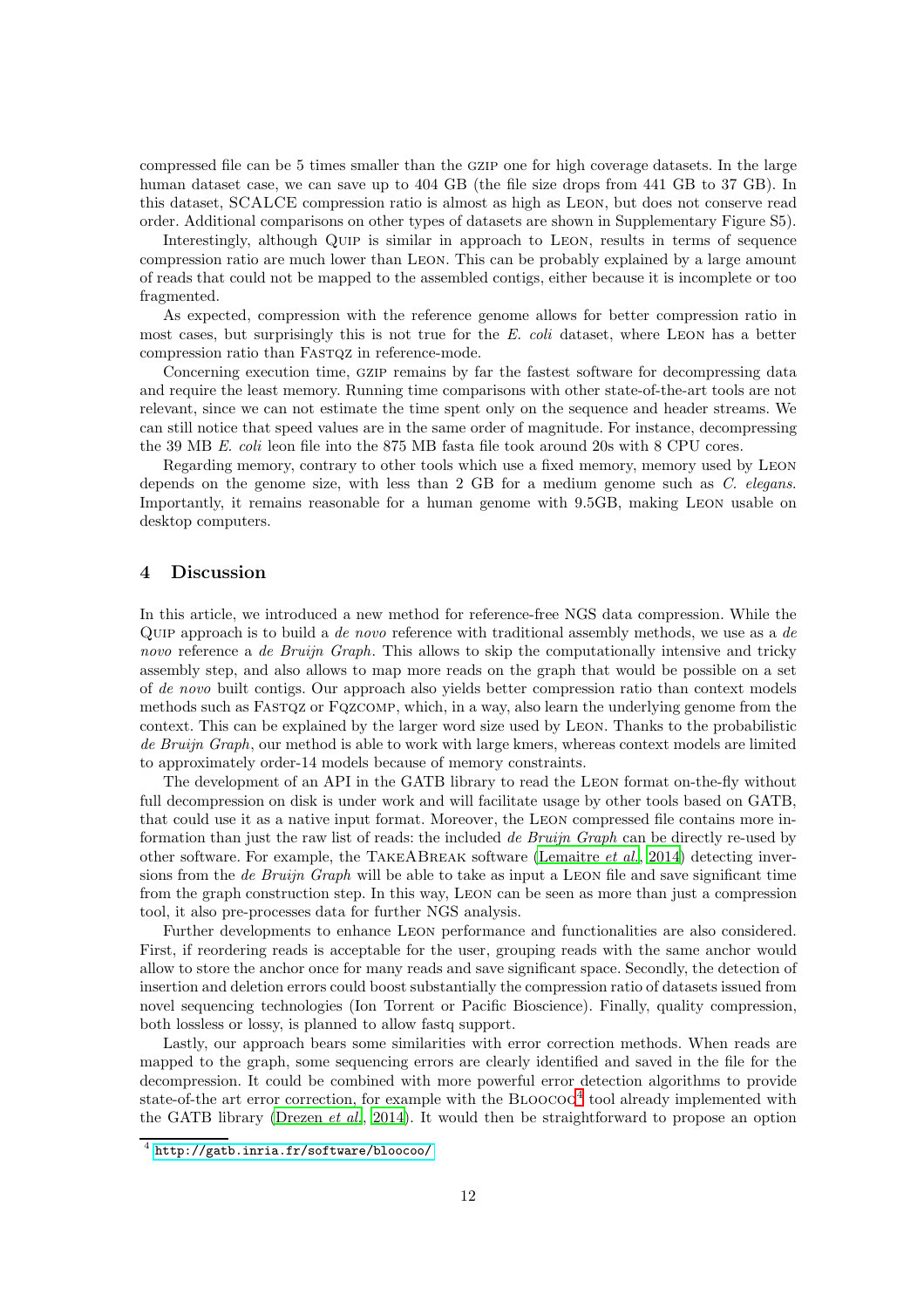| SRR959239 - WGS E. coli - 875 MB - 116x |       |                          |      |                   |            |      |  |
|-----------------------------------------|-------|--------------------------|------|-------------------|------------|------|--|
| Prog                                    | Ratio | Header                   | Base | $C.\mathrm{Time}$ | $D$ . Time | Mem. |  |
| Leon                                    | 22.7  | 45.5                     | 16.2 | 24s               | 19s        | 700  |  |
| Fastqz                                  | 18.9  | 41.2                     | 13.7 | $2m59s^*$         | $3m34s^*$  | 1343 |  |
| Fqzcomp                                 | 16.9  | 44.4                     | 11.8 | $58s^*$           | $1m3s*$    | 4155 |  |
| <b>SCALCE</b>                           | 14    | 42.4                     | 9.5  | $1m13s^*$         | $33s^*$    | 1844 |  |
| Quip                                    | 8.9   | 40                       | 5.7  | $4m43s^*$         | $5m2s^*$   | 780  |  |
| gzip                                    | 4.4   | $\overline{\phantom{0}}$ | -    | 2m21s             | 7s         |      |  |
| Fastqz ref                              | 20.8  | 41.2                     | 15.4 | $3m56*$           | $3m6s^*$   | 1343 |  |

| SRR065390 - WGS C. elegans - 11 GB - 70x |       |        |      |                    |                       |      |  |
|------------------------------------------|-------|--------|------|--------------------|-----------------------|------|--|
| Prog                                     | Ratio | Header | Base | $C.\mathrm{Time}$  | D.Time                | Mem. |  |
| Leon                                     | 16.4  | 48     | 11.2 | 6m40s              | 5 <sub>m36s</sub>     | 1800 |  |
| Fastqz                                   | 11.1  | 61.8   | 7.3  | $37m45*$           | $43m47s$ <sup>*</sup> | 1527 |  |
| Fqzcomp                                  | 11.5  | 55.6   | 7.6  | $15m30*$           | $19m25s^*$            | 4208 |  |
| <b>SCALCE</b>                            | 12.2  | 16.5   | 10.1 | $16m21s^*$         | $7m4s^*$              | 5820 |  |
| Quip                                     | 7.5   | 54.3   | 4.8  | $19m17s^*$         | $20m28s^*$            | 778  |  |
| gzip                                     | 4.3   | -      | -    | 28 <sub>m</sub> 6s | 1 <sub>m35s</sub>     |      |  |
| Fastqz ref                               | 25.8  | 61.8   | 18.8 | 41m43s             | 30m16s                | 1465 |  |

| SRR345593/SRR345594 - WGS human - 441 GB - 102x |       |        |             |                   |                 |      |  |
|-------------------------------------------------|-------|--------|-------------|-------------------|-----------------|------|--|
| Prog                                            | Ratio | Header | <b>Base</b> | $C.\mathrm{Time}$ | D.Time          | Mem. |  |
| Leon                                            | 11.8  | 27.8   | 8.9         | 418m              | 389m            | 9800 |  |
| Fastqz                                          | (a)   |        |             |                   |                 |      |  |
| Fqzcomp                                         | 7.22  | 23.3   | 5.3         | $731m*$           | $875m*$         | 4208 |  |
| <b>SCALCE</b>                                   | 9.5   | 11.7   | 8.7         | $1037m*$          | $737m*$         | 5342 |  |
| Quip                                            | 8.6   | 17     | 4.5         | $992m*$           | $857m*$         | 780  |  |
| gzip                                            | 5.4   |        |             | 1256m             | 81 <sub>m</sub> |      |  |

<span id="page-12-0"></span>Table 1. Compression features obtained for the three high coverage WGS datasets with several compression tools. The first compression ratio is given for the header and sequence streams combined, following columns indicate ratio for each individual component. C.Time and D.Time denote respectively compression and decompression time, in minute, seconds. Memory is in MB. All tools were used without a reference genome, except for the last line of the table. Best results (without reference) are in bold. Stars indicate that running time is obtained on Fastq files (including calculus on quality stream too). (a) Program does not support variable length sequences.

when decompressing the file, to choose between lossless decompression mode, or with the sequencing errors corrected.

# Acknowledgement

The authors warmly thank Erwan Drezen for interesting discussions, implementation support and careful reading of the manuscript. The authors are also grateful to Thomas Derrien, Rayan Chikhi, Raluca Uricaru and Delphine Naquin for beta-testing. This work was supported by the ANR-12-EMMA-0019-01 GATB project.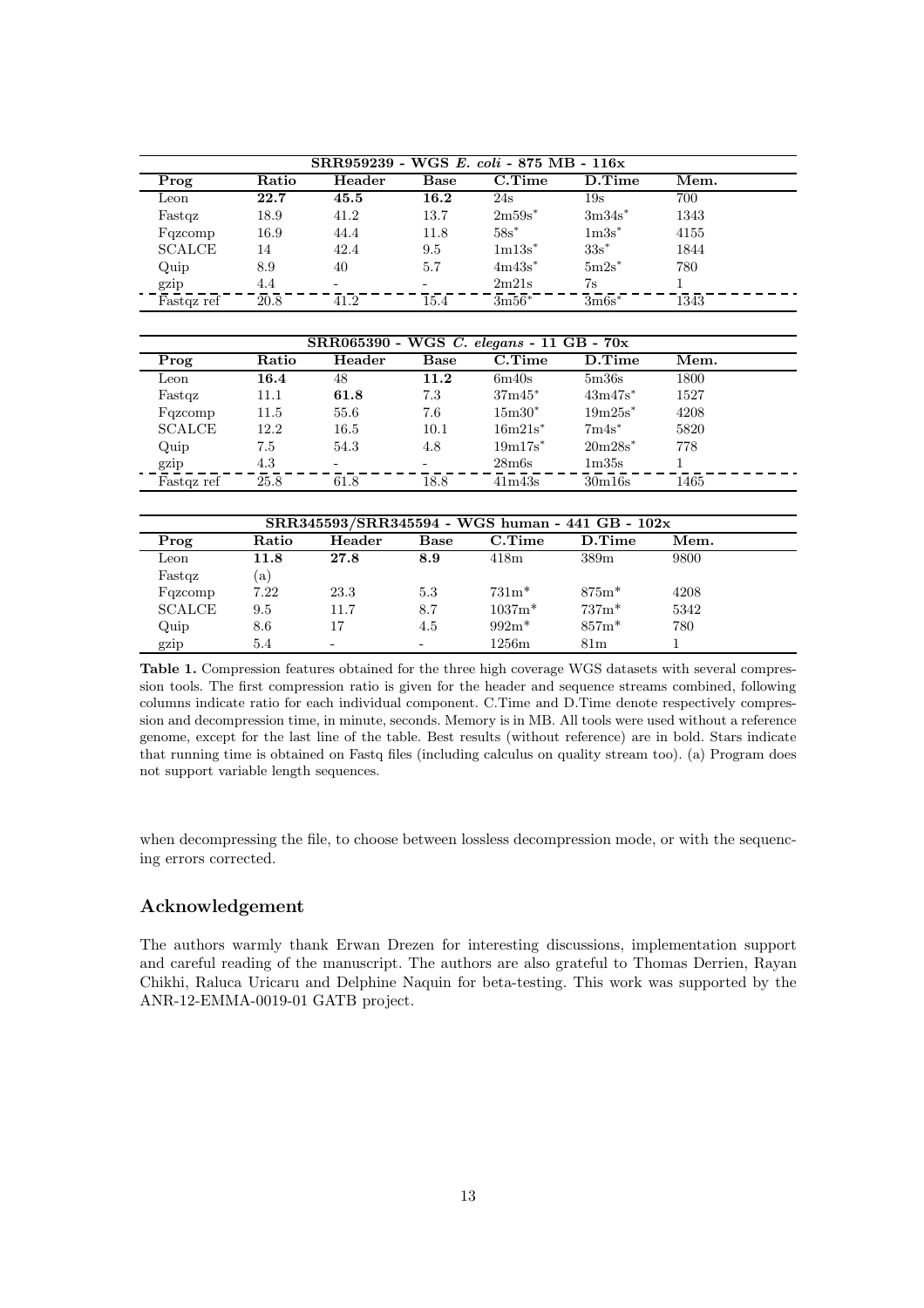# Supplementary material for the paper

# Compression of high throughput sequencing data with probabilistic de Bruijn graph

by

Gaëtan Benoit, Claire Lemaitre, Dominique Lavenier, and Guillaume Rizk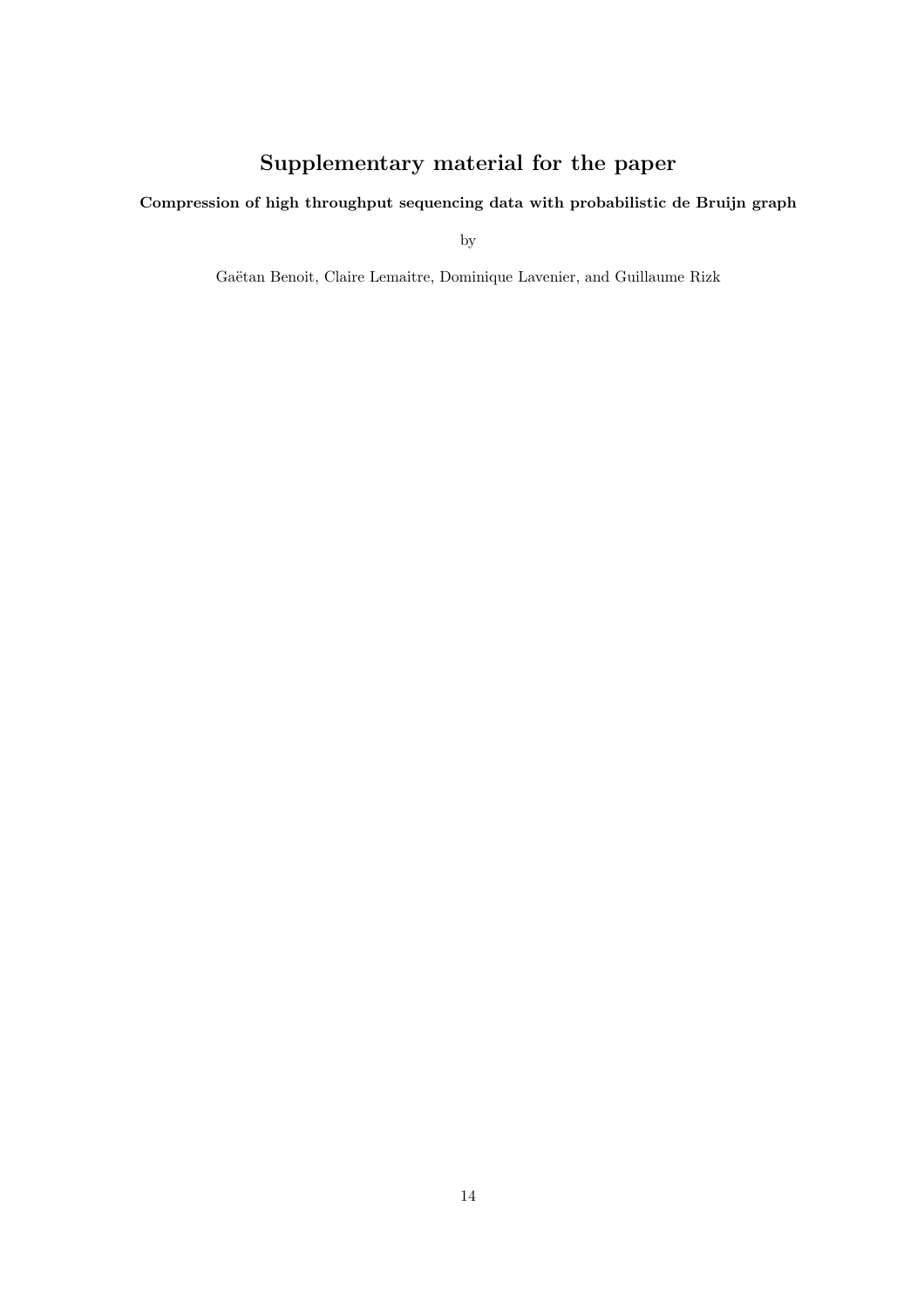# 1 Description of the sequence datasets

All read datasets used in the main paper are publicly available in the Sequence Read Archive (SRA) and were downloaded either from the NCBI or EBI web servers. Description of each dataset along with its SRA accession number is given in Table [2.](#page-15-0)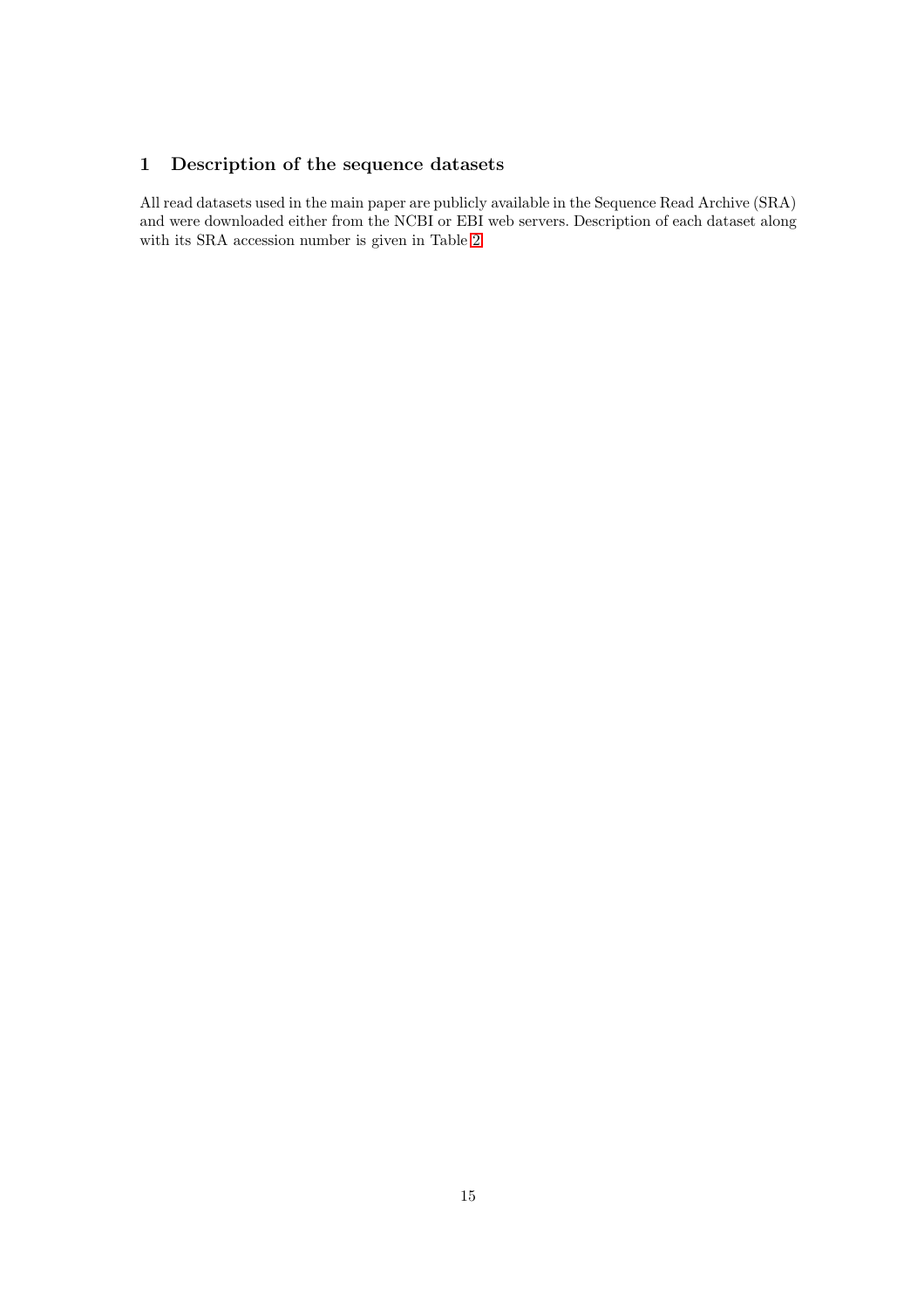| <b>SRA</b> Accession | Org.       | Type                 | Platform    | Read size | Read count    | Base count          | Cov.                     | Fasto size | Fasta size |
|----------------------|------------|----------------------|-------------|-----------|---------------|---------------------|--------------------------|------------|------------|
| SRR959239            | E. coli    | WGS                  | Illumina    | 98        | 5,372,832     | $526.5$ Mbp         | $116\mathrm{x}$          | 1.4 GB     | 875 MB     |
| SRR065390            | C. elegans | WGS                  | Illumina    | 100       | 67,617,092    | $6.2~\mathrm{Gbp}$  | 70x                      | 22.6 GB    | 11.4 GB    |
| SRR345593/SRR345594  | human      | WGS                  | Illumina    | 101       | 3,040,306,840 | $304.0$ Gbp         | 102x                     | 733 GB     | 441 GB     |
| SRR359098/SRR359108  | human      | exome                | Illumina    | 100       | 779,550,866   | 78.0 Gbp            | $\sim 1300x$             | 203 GB     | 123 GB     |
| SRR445718            | human      | $\rm RNA\text{-}seq$ | Illumina    | 100       | 32.943.665    | $3.3\,\mathrm{Gbp}$ | $\overline{\phantom{0}}$ | $11$ GB    | 5.4 GB     |
| SRR857303            | E. coli    | WGS                  | Ion Torrent | 195       | 2,581,532     | $0.5$ Gbp           | 109x                     | $1.2\,$ GB | 592 MB     |
| SRR359032            | microorg.  | metagenome           | Illumina    | 100       | 34,690,194    | $3.5\,\mathrm{Gbp}$ | $\overline{\phantom{0}}$ | $11$ GB    | 5.3 GB     |

<span id="page-15-0"></span>Table 2. Read dataset description. WGS stands for Whole Genome Sequencing.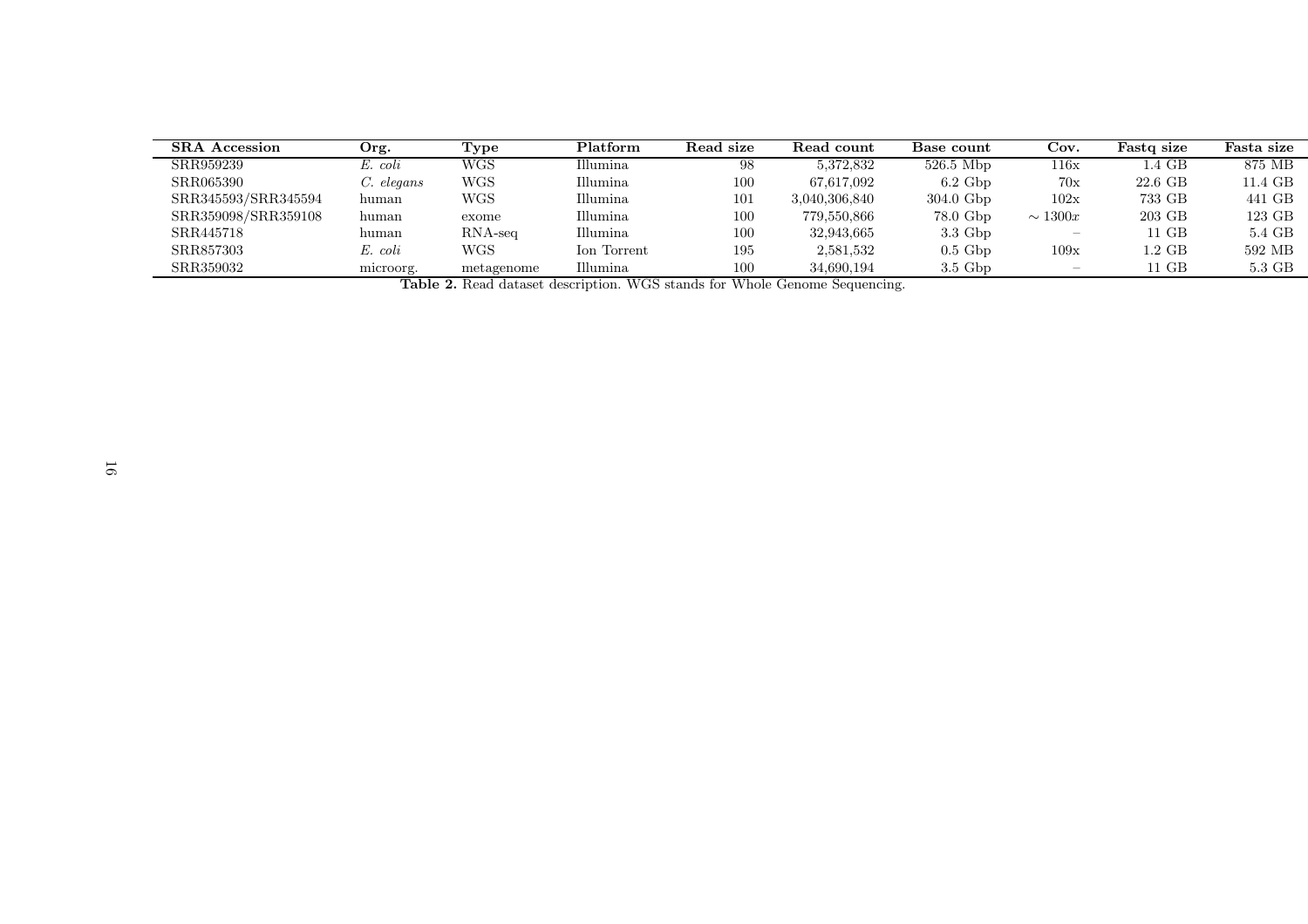# 2 Impact of parameters k and  $T_{sol}$

The kmer size and the minimal abundance threshold, ie. parameters  $k$  and  $T_{sol}$  respectively, impact Leon compression ratio, as they control the number of nodes and the topology of the *de Bruijn Graph*. Leon performance was then computed for varying values of these parameters for the *C. elegans* WGS dataset.

Figure [6](#page-16-0) shows that the compression ratio is robust to variations of the  $T_{sol}$  parameter around its optimal value. Importantly, the automatically inferred value, 8, gives a compression ratio very close to the optimal one.However, with more extreme values the compressed file size can drastically increase. For instance, if no filtering at all of low coverage kmers is performed, the compression ratio is divided by two (from 11.2 to 5.6), demonstrating the importance of removing sequencing errors in the reference *de Bruijn Graph*. In this case, all reads can be mapped perfectly to the graph, but the size of the graph and of the bifurcation lists are too important. Conversely, if the threshold is too high, removing too many genomic kmers, the compression ratio drops since the reference is incomplete and many more reads can not map to it.



<span id="page-16-0"></span>Fig. 6. Variations of the compression ratio obtained by LEON on the C. elegans WGS dataset for varying values of the minimal abundance threshold (parameter  $T_{sol}$ ). LEON was run with  $k = 31$ .

Similarly, Figure [7](#page-17-0) shows that there is also an optimal value for the  $k$  parameter. For small  $k$ (typically k < 20 for the *C. elegans* dataset), many kmers are not unique in the genome, generating numerous branchings in the *de Bruijn Graph*. Even if the latter is much smaller in size with small k, this does not compensate for the numerous bifurcations to store for each read. Higher k value will also mean a larger dictionary of anchors and more unmapped reads. Consequently, this parameter depends on the complexity of the genome. For large genomes with numerous repeats, larger  $k$ should be preferred, but a trade-off must be found to compensate compression ratio with running time, since the counting step time can increase with  $k$ .

# 3 Parallelization speed-up

Figure [8](#page-17-1) shows Leon execution time using 1 to 24 threads. The platform used is a 2.50 GHz Intel E5-2640 CPU with 12 cores ( 24 logical cores with hyper-threading). It should be noted that Leon seems to benefit highly from Intel hyper-threading. We suspect this is the case because LEON major operations are queries inside a bloom filter, which induce many memory cache misses. Memory cache misses induce latency, usually well hidden by hyper-threading.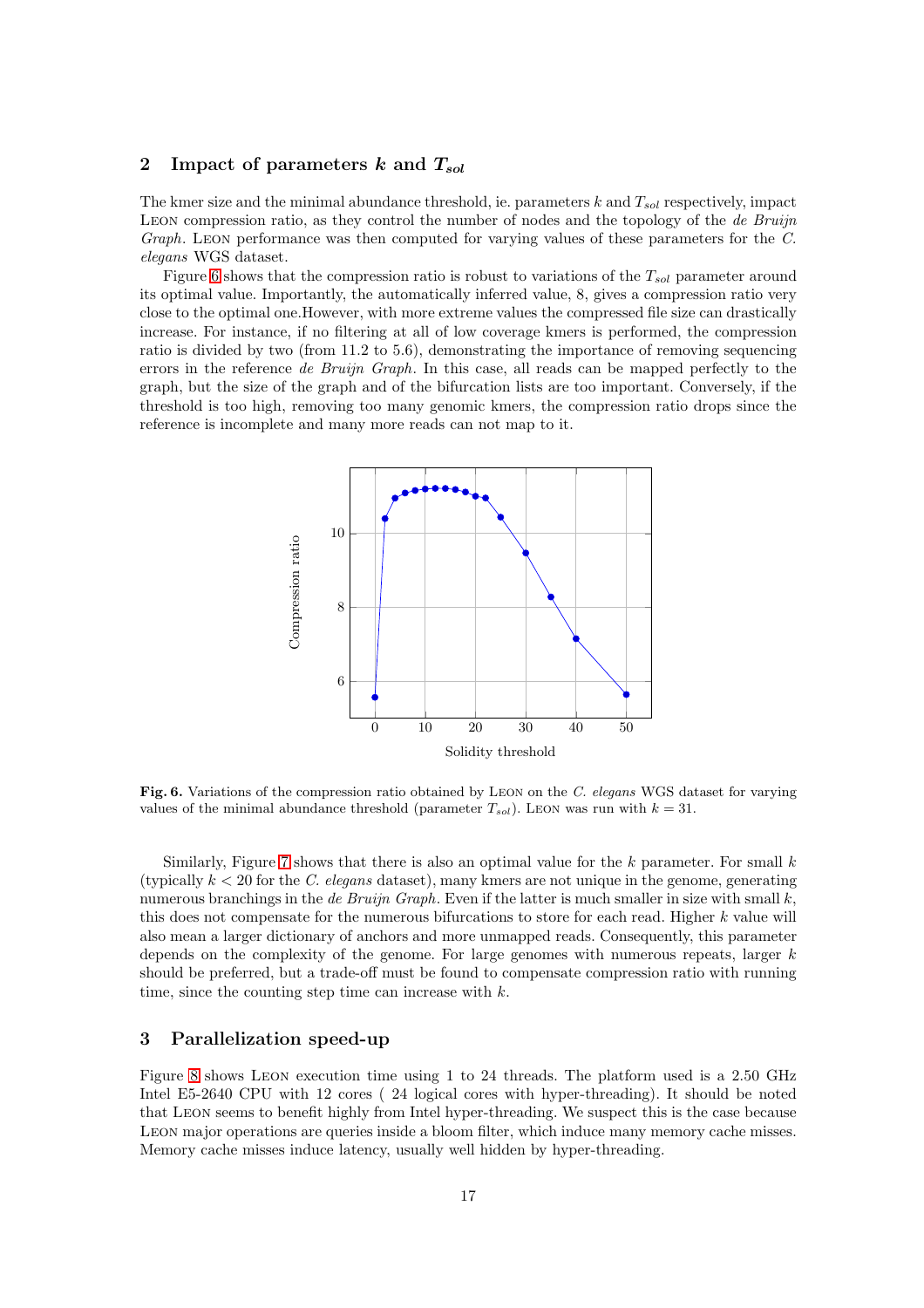

<span id="page-17-0"></span>Fig. 7. Variations of the compression ratio obtained by LEON on the C. elegans WGS dataset for varying values of kmer size (parameter k). The  $T_{sol}$  parameter was inferred automatically.



<span id="page-17-1"></span>Fig. 8. Speed of compression and decompression with respect to the number of used CPU threads, for the 70x WGS C. elegans dataset.

# 4 Comparisons with other compression software

#### 4.1 Data formats and command line arguments

Software used to compare to Leon are described in Table [3.](#page-18-0)

Since Leon is focused on fasta file only (compression of DNA sequence and header), compression ratio of other tools taking only fastq format as input was obtained for the sequence and header components only, thanks to additional information given by the tools. It was not possible to obtain these decomposition for the software DSRC, therefore it was not tested [Deorowicz and Grabowski](#page-20-7) [\(2011\)](#page-20-7).

Tools that compress also the quality values were parameterized when possible, so that to minimize the time spent on quality values.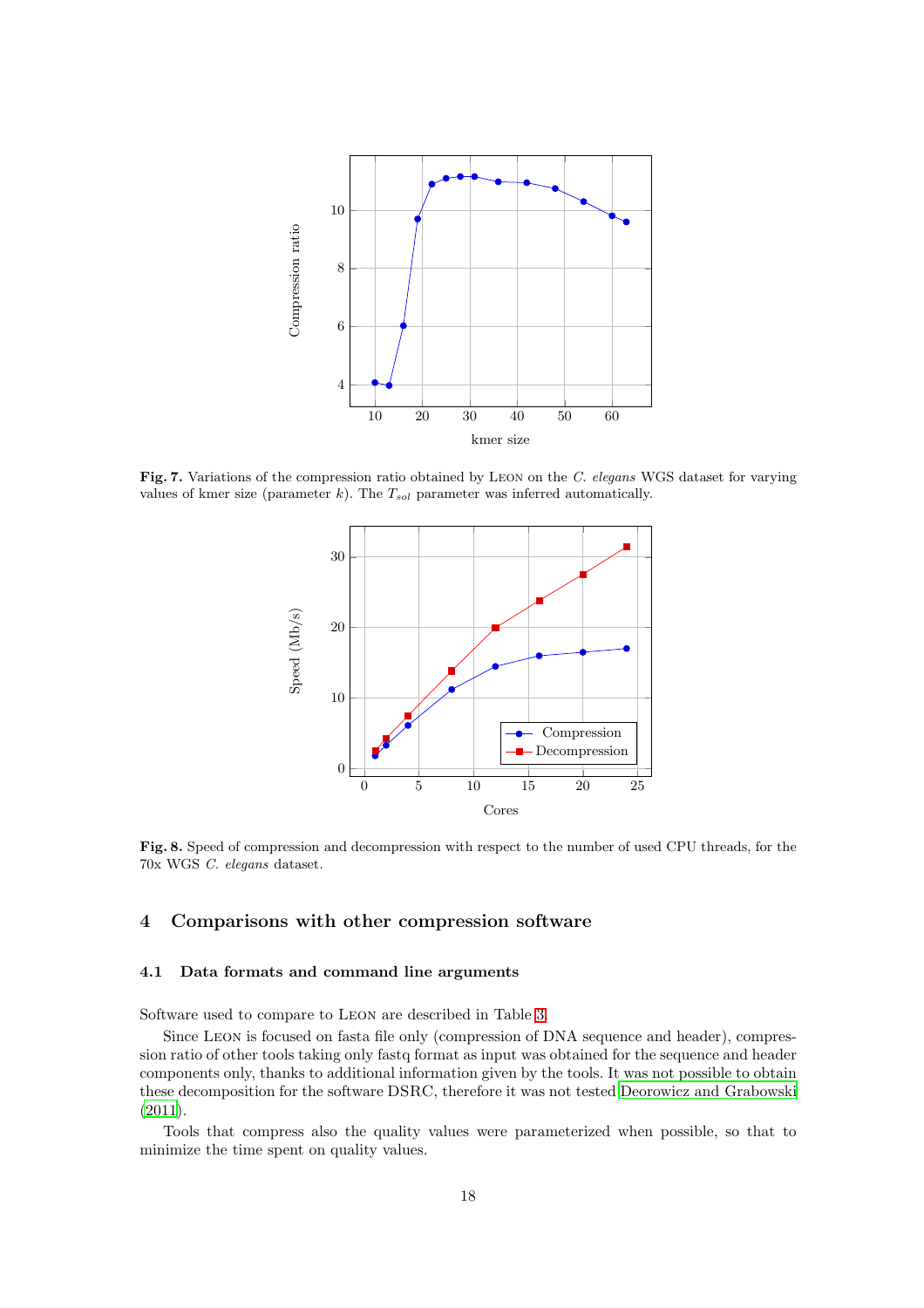| Sotware          | Ref.                         | Version | Mode           | Command line                             |
|------------------|------------------------------|---------|----------------|------------------------------------------|
| LEON             | _                            | 0.2.1   | default        | leon -file file.fasta -c -nb-co:         |
| FASTQZ           | Bonfield and Mahoney (2013)  | 1.5     | slow           | fastqz c file.fastq output               |
| FASTQZ           | Bonfield and Mahoney (2013)  | 1.5     | with reference | fastqz c file.fastq output ref.:         |
| FQZCOMP          | Bonfield and Mahoney (2013)  | 4.6     | slow           | $fqz_{comp} - n2 - q1 - s8 + -b file.fa$ |
| <b>SCALCE</b>    | Hach <i>et al.</i> $(2012)$  | 2.7     | slow           | scalce -c bz -T 8 -A file.fastq          |
| $_{\text{Quip}}$ | Jones <i>et al.</i> $(2012)$ | 1.1.8   | assembly       | quip -i fastq -a file.fastq              |
| GZIP             | P. and J.L. (1996)           | 1.3.12  |                | gzip file.fasta                          |

<span id="page-18-0"></span>Table 3. Software description and used command lines.

## 4.2 Additional comparison results

Comparisons of the sequence compression ratio between all reference-free sequence compression software for special datasets (RNA-seq, Ion-Torrent, etc.) are shown in Figure [9.](#page-18-1)



<span id="page-18-1"></span>Fig. 9. Comparison of the sequence compression ratio between de novo compression software for diverse datasets. WGS high refers to the 70x WGS C.elegans dataset, WGS low is the same dataset down-sampled to 10x coverage. For the RNA-seq and exome datasets, LEON was run with parameter  $T_{sol} = 20$ . Fastqz doesn't work on the Ion torrent dataset because it contains variable length reads.

# 5 Theoretical estimation of the optimal bloom filter size

Leon uses a probabilistic *de Bruijn Graph*, i.e. all kmer nodes of the graph are inserted in a bloom filter. The false positive rate of the bloom filter will induce false branching in the graph, meaning extra bifurcation events that will need to be stored in the compressed file. Therefore, an optimal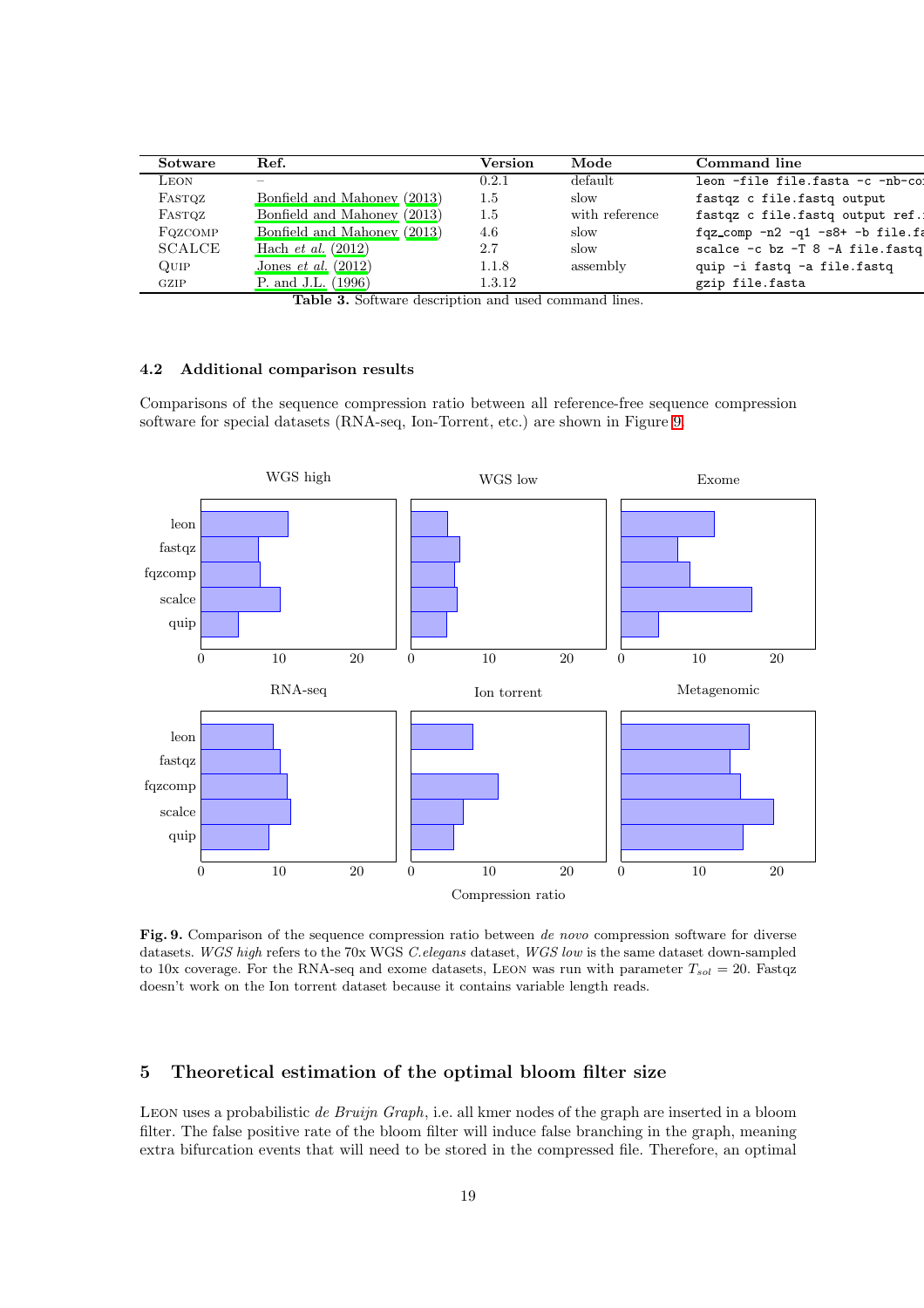trade-off needs to be found: a large bloom filter will take more space in the file but will save space for read storage (and conversely).

The false positive rate  $\mathcal F$  of a bloom filter can be approximated by  $\mathcal F = f^r$  with  $f = 0.5^{\log 2} \approx$ 0.618 and  $r =$  bloom size the number of bits per element inserted in the bloom filter [Kirsch and Mitzenmacher \(2006\)](#page-20-8).

With  $\mathcal G$  the size of the target sequenced genome (i.e. approximately the number of nodes in the *de Bruijn Graph*) and D the average kmer abundance (somehow related to the depth of sequencing), the total size of the bloom filter and the false positive bifurcation events stored in the file can be approximated by:

> $\stackrel{r\cdot \mathcal{G}}{\smile}$ Bloom filter  $+ 3 \cdot 2 \cdot \mathcal{G} \mathcal{D} f^r$  $\underbrace{\qquad \qquad \qquad }_{\sim \sim \sim}$ false bifurcations bits

In average, most of graph nodes are in simple paths, hence 3 possible edges out of each node are likely to produce false bifurcations, and each bifurcation is stored with approximately 2 bits (through the arithmetic coder).

This total size is minimized with :

$$
r = \log(\frac{-1}{6 \cdot \mathcal{D} \log f})/\log f
$$

This yields  $r = 10.3$  bits for  $\mathcal{D} = 50$ , very close to the experimentally measured optimal size for the SRR065390 *C.elegans* dataset (70x total coverage  $\approx$  50x kmer coverage for  $k = 31$  and read length 100).